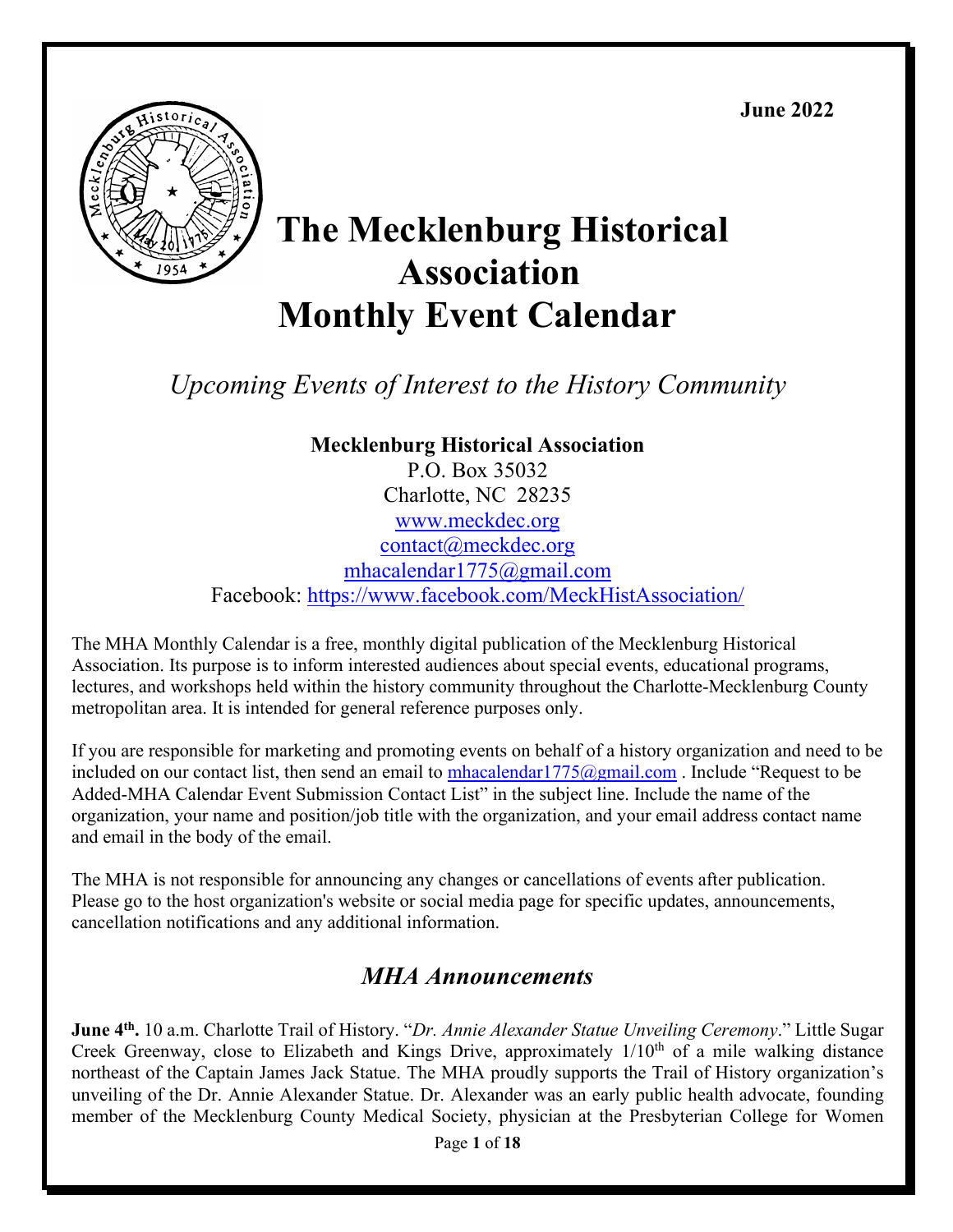(present-day Queens University), and medical privileges at Presbyterian Hospital and St. Peter's Hospital in Charlotte. Suggested parking location at Central Piedmont Community College, Parking Deck 4, 1225 E. 4th St. Limited parking available on the greenway. Contact Maggie Akers at  $\frac{m \cdot n}{n}$  maggieakers (@mvalaw.com for more information.

# *History Organizations Announcements*

President James K. Polk State Historic Site. Beginning June 3<sup>rd</sup> the James K. Polk site will begin offering Friday tours in addition to their Saturday tours. Tours at 11 a.m. and 2 p.m. \$2 for adults, \$1 for children 5- 12 and seniors 62+. Children under 5 are free. Go to<https://www.jameskpolk.net/events.html> for tour reservations.

# *Historic Organization/Site Volunteer Needs*

Feel like giving back to the history community? The following historic organizations/sites have date specific and ongoing volunteer needs:

#### **Afro-American Historical & Genealogical Society, Inc. (AAHGS Charlotte Chapter)**

Contact: Renee Y. Jones Phone: 980-505-7295 Email: [reneeaahgs2020@gmail.com](mailto:reneeaahgs2020@gmail.com) Volunteer needs: (Special Events): (On-going needs): Technology assistant,

# **Charlotte Museum of History**

Contact: Mea Agazio, Volunteer Coordinator/K-12 Education Specialist Phone: 704-568-1774 Email: [marianna@charlottemuseum.org](mailto:marianna@charlottemuseum.org) CMH Volunteer Application: <https://forms.gle/VJRWrhCHbkmZANyi7> Volunteer needs: (Special Events): (On-going needs): Visitor Services, House Tour Guides – Alexander Homesite

**Culture & Heritage Museums (Historic Brattonsville, Museum of York County, McCelvey Center/Historical Center, Main Street Children's Museum)**

Contact: Windy Cole, Volunteer Resource Coordinator Phone: 803-909-7218

# Email: wcole@chmuseums.org

Volunteer needs: (Special Events): special event help, call for special event dates and programs. (On-going needs): Docents, costumed interpreters, trail maintenance, gardeners, archivists, natural history interpreters, research, transcribers, fiber artists, military reenactors, historic preservation, gift shop clerks, marketing, etc.

# **HEARTS Park/Torance House & Store**

Contact: Abigail Jennings Phone: Email: [info@torancehouseandstore.org](mailto:info@torancehouseandstore.org) Volunteer needs: (Special Events): HEARTS Circle Membership Table, Parking Assistants, Site prep assistants, Site clean up assistants, photographer, videographer. (On-going needs): Historians, Naturalists, Research Assistants, Store Set-up, Store Clean-up

# **Historic Rosedale**

Contact: Cher Lambeth Phone: 704-335-0325 Email: [roseedu@historicrosedale.org](mailto:roseedu@historicrosedale.org) Volunteer needs: (Special Events): August 13th Descendant Gathering-general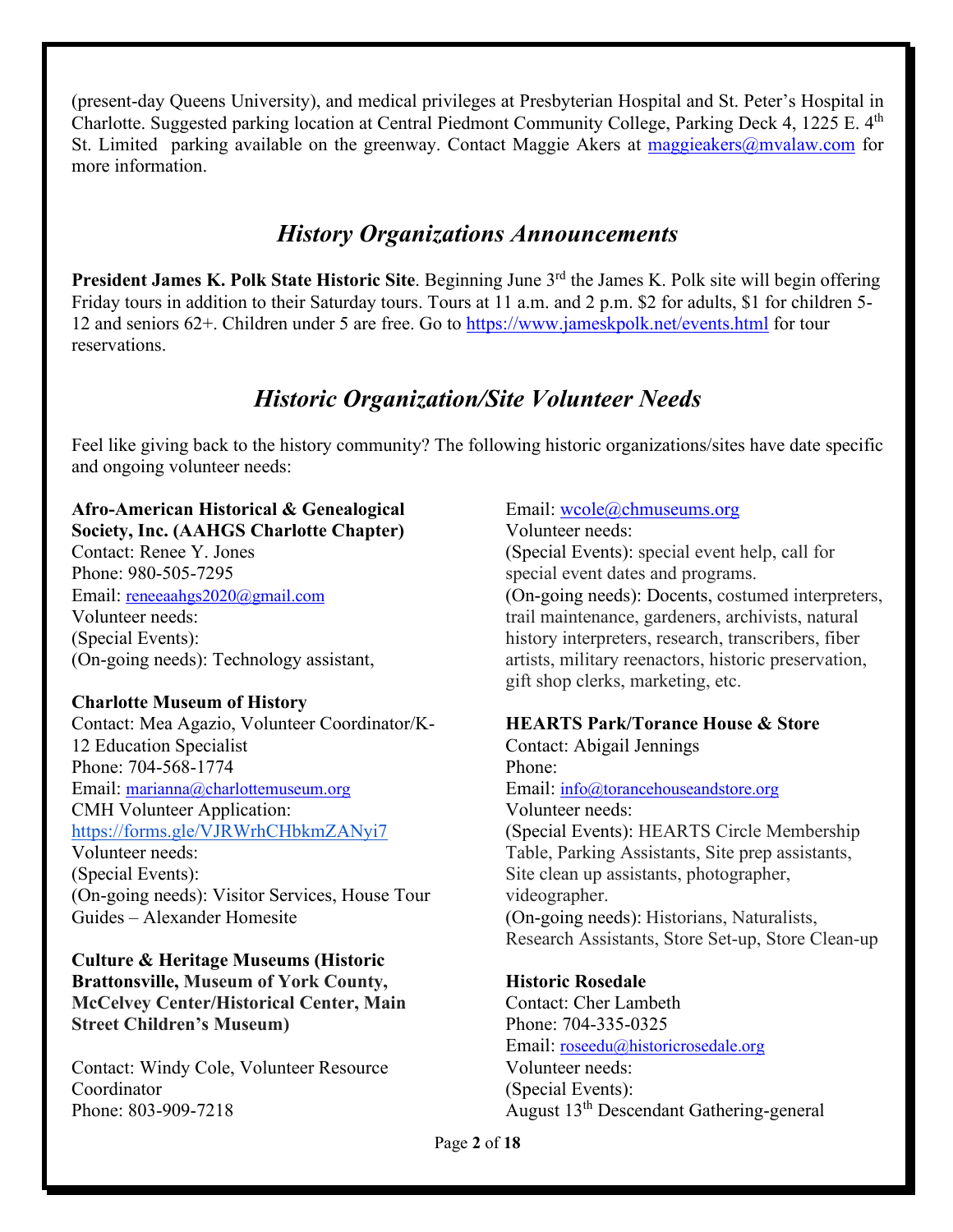volunteers to assist with event and information gathering.

October 15th Oyster Roast-volunteers needed to assist.

(On-going needs): Docents-Guided house tours (training provided) Welcome Center-greet visitor Garden volunteers- weeding, garden, ground maintenance.

# **Liberty Live**

Contact: Sheri Davis Phone: 270-994-4400 Email: [sclibertylive@gmail.com](mailto:sclibertylive@gmail.com) Volunteer needs: (Special Events): (On-going needs): Education Program Demonstrators. Depends on school or other organizational requests for program support.

# **Matthews Heritage Museum**

Contact: Barbara Taylor Phone: 704-708-4996 Email: [info@matthewsheritagemuseum.org](mailto:info@matthewsheritagemuseum.org)  Volunteer needs: (On-going needs): Docent. (Training to be conducted in May)

# **Mint Hill Historical Society/Carl J. McEwen Historic Village**

Contact: Sue McDonald Phone: 704-351-0783 Email: [historical@bellsouth.net](mailto:historical@bellsouth.net)  Volunteer needs: (On-going needs): Docents, Landscapers, Researchers, Archivist.

### **Olde Meck (Mecklenburg Genealogical Society)** Contact: Lynn Bancroft Phone: 704-568-1774, Ext. 109

## Email: [info@oldemeck.org](mailto:info@oldemeck.org)

Volunteer needs:

(Special Events): Marketing, event planning. (On-going needs): Library assistants, writers, computer/website techs.

# **The President James K. Polk State Historic Site**

Contact: Kyle Booker, Assistant Site Manager Phone: 704-889-7145 Email: [kyle.booker@ncdcr.gov](mailto:kyle.booker@ncdcr.gov)  Volunteer needs: (Special Events): Event Support Services (April 30, 9 a.m. – 4 p.m., Slave Dwelling Project Living History Day) (On-going needs): Visitor Services (Tues-Sat.), Social Media Support (any time, can work remotely).

# **Robinson-Spangler Carolina Room – Charlotte Mecklenburg Library**

Contact: Sheila Bumgarner Phone: 704-416-0137 Email: [sbumgarner@cmlibrary.org](mailto:sbumgarner@cmlibrary.org) (Special Events): (On-going needs): Document Digitization (knowledge of scanning and Photoshop required), Transcriptionist (written documents), Processing Archivist (will train under the tutelage of the archivists).

### **SC Battleground Preservation Trust, Artillery Demonstration Team, Revolutionary War**

Contact: Tom Oblak Phone: 952-454-4130 Email: [cannons@scbattlegroundtrust.org](mailto:cannons@scbattlegroundtrust.org) Volunteer needs: (Special Events): (On-going needs): Revolutionary War-era demonstrators and programs designed to promote learning about the American Revolution.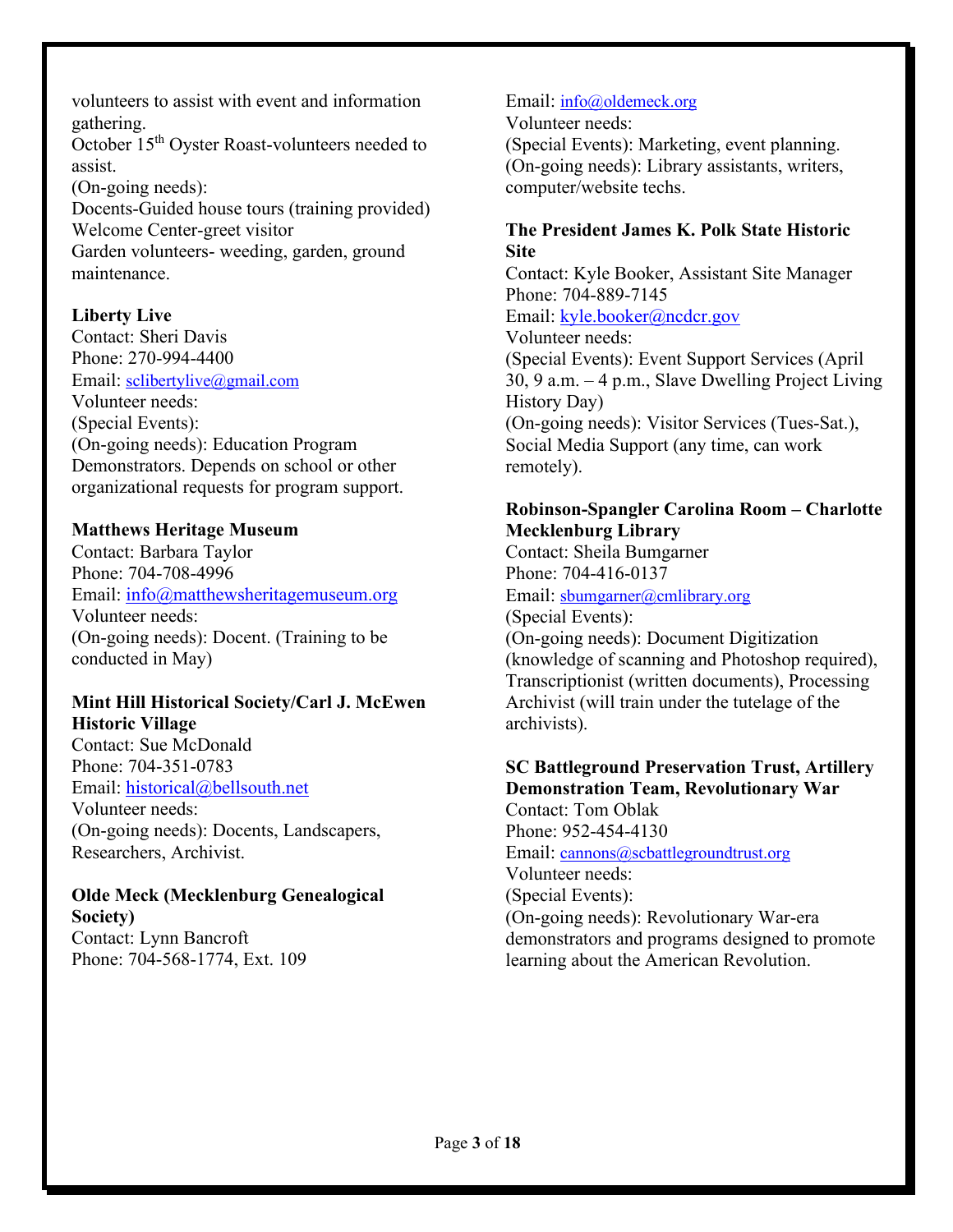# *Calendar*

# *Multiple Day Special Events/Programs/Lectures and Exhibits*

*(See "*DIRECTORY OF HISTORIC ORGANIZATIONS" at the end of the calendar for site specific physical address, phone number, website, and social media presence.)

**June 1- 11th .** Wednesdays-Saturdays, 10:30 a.m. – 2:30 p.m., Fridays, 10:30 a.m. – 4:30 p.m. Historic Rosedale. "*We Built This: Profiles of Black Architects and Builders in North Carolina"*. In-person. Refer to Historic Rosedale website at<https://historicrosedale.org/event/we-built-this/>for various admission price information, tickets, and online registration. Traveling exhibit highlighting the stories of those who constructed and designed many of North Carolina's most treasured historic sites featuring more than two dozen personal profiles and that focus on key topics such as slavery and Reconstruction; founding of historic black colleges and universities, Black churches, Jim Crow and Segregation, and the rise of Black politicians and professionals.

**June 1 -25th .** Thursday-Saturday 10 a.m.- 4:30 p.m. Matthews Heritage Museum. *"The Reids Revealed."* In-person. Admission charged except the first Saturday of the month. An exhibit on two Reid families brought together in the marriage of Doctor T. N. Reid and Ellie Reid. This Matthews family who owned the historic Reid house are featured in this exhibit, from the early Reids who settled in this area before we were a country to the last resident, Nancy Reid who lived in the house. New photos of some of the Reids are on display as is a dress worn by Nancy, and personal possessions of some of the Reid family members.

**June 1 – August 2022.** 10 a.m. – 4 p.m. Native American Studies Center. "*Over Time Exhibit."* In-person. Featuring the work of influential USC Lancaster Distinguished Professor Emerita of Art and Art History Fran Gardner, one of the key faculty organizers of Native American Studies.

**June 1-October 31st .** Tue.-Sat. 9 a.m. – 5 p.m. **–** Reed Gold Mine. "*Reed Gold Mine Gold Panning Season*." In-person. \$3.21 per pan for visitors 8 and older. Visitors 8 and older can purchase up to 2 panning tickets each to try their luck in the panning area. Experienced staff will assist visitors with the panning process from start to finish, and each timed slot lasts 30 minutes.If a visitor is lucky enough to "strike it rich" and find gold, they will be allowed to take home an interesting souvenir.

**June 3-5th.** Fri. 4-9 p.m. Sat. 10 a.m. – 9 p.m. Sun. 10 a.m. – 2 p.m. Lincoln County Historical Association & Museum - Ramsour's Mill Battleground Site (402 Jeb Seagle Drive, Lincolnton). *"Battle of Ramsour's Mill Living History Weekend."* In-person. Free. \$10 each for Ghost Walk. Go to <http://www.lincolncountyhistory.com/1220-2/> for specific schedule information. Weekend event includes SAR/DAR commemoration and wreath-laying ceremony and Andrew Waters, author of To the End of the World: Nathanael Greene, Charles Cornwallis, and the Race to the Dan as the keynote speaker. Weapons demonstration, ghost walk. (Saturday only). Battlefield tours, crafts, demonstrations, and encampment (Saturday and Sunday).

**June 11-12th .** 10 a.m. – 5 p.m. (Saturday), 10 a.m. – 3 p.m. (Sunday) Rowan Museum – Old Stone House (770 Old Stone House Road, Salisbury, NC). "*Revolution in the Backcountry: 2nd Annual Battle at the Stone House*" (Special event, In-person). \$5 adults, \$3 students. Features battle re-enactments and black powder firing demonstrations on Saturday and Sunday. On-going demonstrations include 18<sup>th</sup> century military encampment, cooking, medicine, educational talks about General Nathanael Greene and General Lord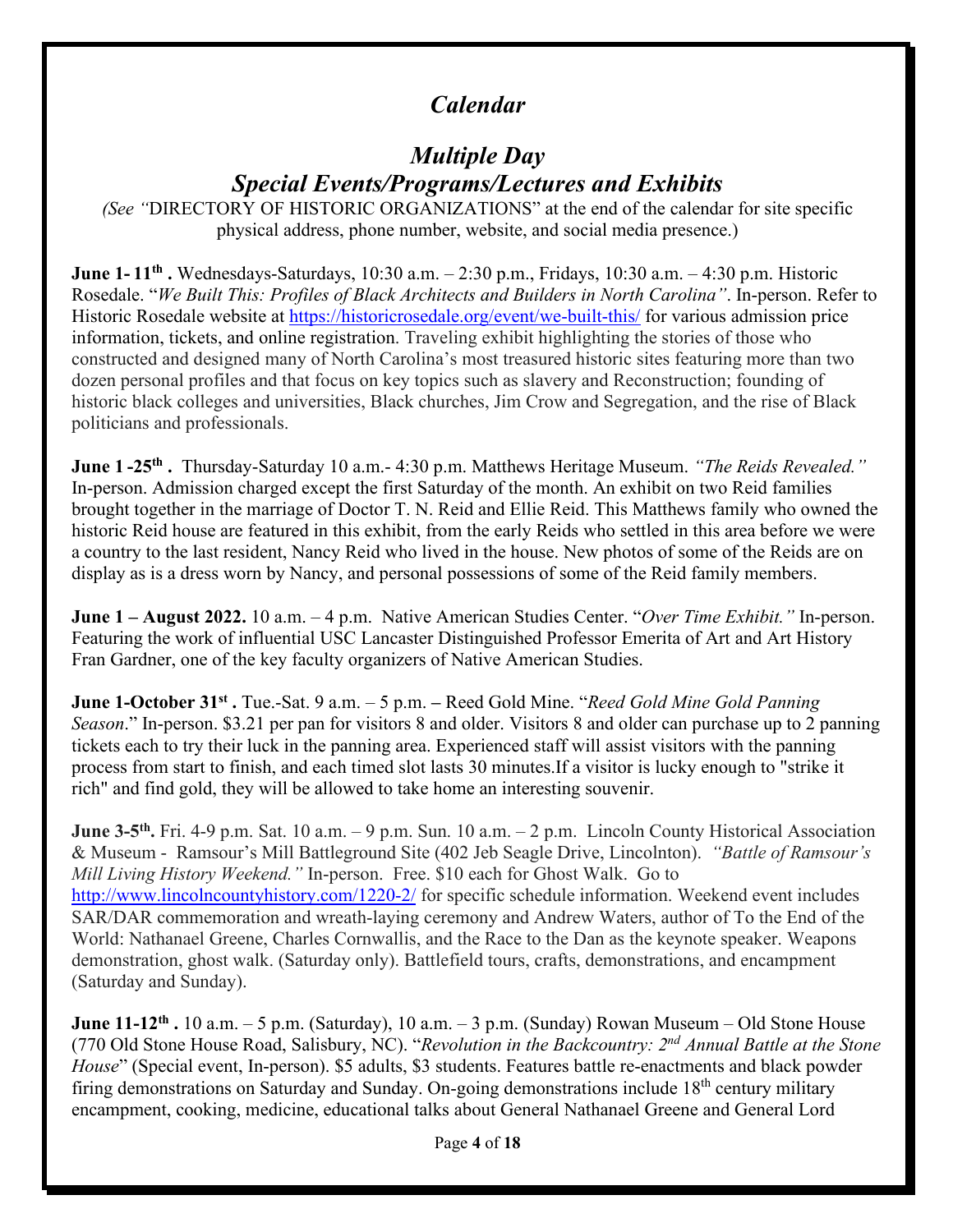Cornwallis, colonial music, and more.

**June 21-October 22nd.** 1-2 p.m. Kings Mountain Historical Museum. "*Bound by Faith: The Bibles of Cleaveland County"*. In-person. Free. The exhibit was created in conjunction with The Dover Library's University Archives at Gardner Webb University and The Earl Scruggs Center.

Featuring Bibles owned by Cleveland County residents and how they were used in the secular world of the 19th and 20th centuries. Featuring the O. Max Gardner Inaugural Bible, The O.M. Mull Inaugural Bible, a 1648 Field Bible, and several Bibles, hymnals, and other items from our own collections to add to the story.

**June 24-26th.** Fridays (7:30 p.m.) Saturdays (3 p.m., 7:30 p.m.), and Sundays (3 p.m.). *"Liberty Mountain – The Revolutionary Drama. 2022 Show Schedule.* In-person. Tickets are on sale at [https://www.libertymountaindrama.com/copy-of-auditions-and-employment.](https://www.libertymountaindrama.com/copy-of-auditions-and-employment) A theatrical drama by Robert Inman, playwright, novelist, and screenwriter, about the dramatic events during the American Revolution leading up to the Battle of Kings Mountain (October 7, 1780). This indoor drama features full theater action, music, battles and special effects.

**July 1-3, 4, 8-10, 15-17.** Fridays (7:30 p.m.) Saturdays (3 p.m., 7:30 p.m.), and Sundays (3 p.m.). Special performance on July 4th at 3 p.m. *"Liberty Mountain – The Revolutionary Drama. 2022 Show Schedule.* Inperson. Tickets are on sale at [https://www.libertymountaindrama.com/copy-of-auditions-and-employment.](https://www.libertymountaindrama.com/copy-of-auditions-and-employment) A theatrical drama by Robert Inman, playwright, novelist, and screenwriter, about the dramatic events during the American Revolution leading up to the Battle of Kings Mountain (October 7, 1780). This indoor drama features full theater action, music, battles and special effects.

**June 9– November 25<sup>th</sup>.** Thursday-Saturday 10 a.m. 4:30 p.m. Matthews Heritage Museum. *"Pepsi: Born in the Carolinas Exhibit."* In-person. Admission charged except the first Saturday of the month. Many people know that Caleb Bradham a pharmacist in New Bern invented Brad's Drink in the late 1880s, later to be known as Pepsi-Cola. In 1905, as the drink's popularity grew, Charlotte was one of the first two franchises of the new company. Thus began Pepsi-Cola Bottling Company of Charlotte, Inc. Henry Barksdale Fowler, who was to become known to his employees as "Mr. Pepsi-Cola," bought the first Pepsi franchise and began doing business in a barn beside the city's blacksmith shop on East Trade Street, near the railroad tracks. The exhibit not only shares the history of Pepsi-Cola in Charlotte, but displays a number of memorabilia from the company.

**July 16-17<sup>th</sup>.** July 16<sup>th</sup> - 10 a.m. – 4 p.m., July 17<sup>th</sup> – 10 a.m. – 3 p.m. Historic Brattsonville. "*Battle of Huck's Defeat."* In-person. Annual reenactment of the Revolutionary War battle fought on July 14, 1780 between the local Patriot militia and Loyalist Provincial forces commanded by commander Capt. Christian Huck. Activities include 2 p.m. battle reenactment of Huck's Defeat (Saturday only), 2 p.m. reenactment of the skirmish at William Hill's Ironworks (Sunday only), 18th century military camp, historic cooking, blacksmithing, woodworking, laundry, children's activities, battlefield tours, and more.

**September 3-4th.** Saturday 10 a.m. – 4 p.m. Sunday 11 a.m. – 3 p.m. Historic Rural Hill*. "Battle of Charlotte Reenactment".* In-person. Revolutionary War era battle reenactment, historical encampments, and educational programs focused on  $18<sup>th</sup>$  century culture and life.

**September 23-25th.** Afro-American Historical & Genealogical Society, Inc. (AAHGS). *"Savannah, GA Black History Tour 2022."* In-person*.* Registration is open now!

**November 12-13thth.** 10 a.m. – 3 p.m. Ft. Dobbs State Historic Site. "*Military Timeline*." In-person. \$2 admission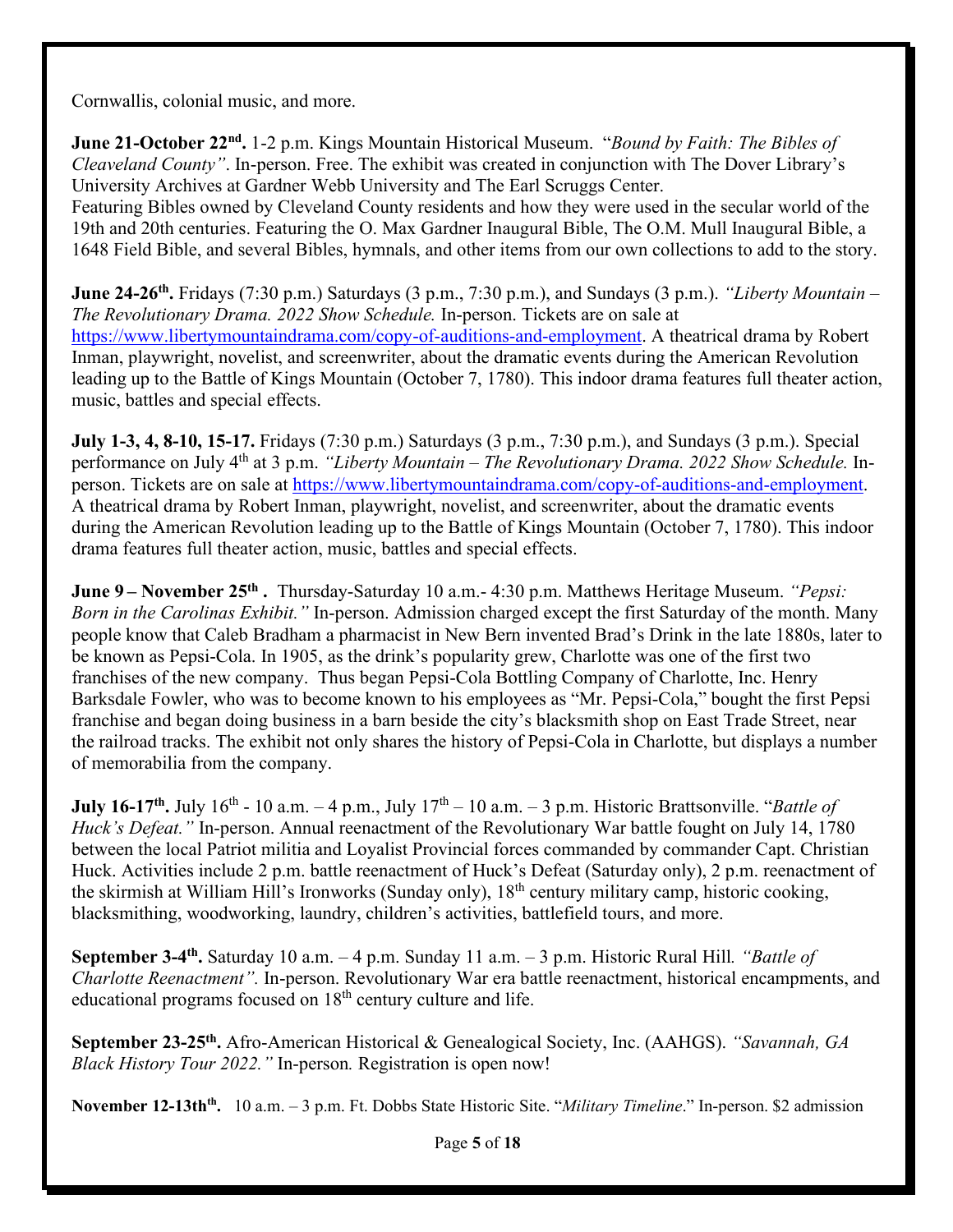(children under 5 free. Veterans free with valid ID.) The experiences of veterans of the Revolution, Civil War, World Wars and other conflicts will be shared through living history displays and weapons firing demonstrations.

**December 3-4th.** 4 – 8 p.m. Hart Square Village. "*Christmas in the Village*." In-person. \$50 per person. Children 12 and under admitted free. Food included in the ticket price. To purchase tickets, go to [https://113897.blackbaudhosting.com/113897/page.aspx?pid=213&tab=2&txobjid=d5dfb11c-eda0-46e4](https://113897.blackbaudhosting.com/113897/page.aspx?pid=213&tab=2&txobjid=d5dfb11c-eda0-46e4-aa96-4769b599fa82) [aa96-4769b599fa82.](https://113897.blackbaudhosting.com/113897/page.aspx?pid=213&tab=2&txobjid=d5dfb11c-eda0-46e4-aa96-4769b599fa82) Walk through the nation's largest log cabin village by lantern light. Guests interact with historical docents and observe artists demonstrating popular yuletide traditions of early America. Enjoy a warm meal amongst the chill of the coming winter.

# *Single Day Special Events/Programs/Lectures and Exhibits*

*(See "*DIRECTORY OF HISTORIC ORGANIZATIONS" at the end of the calendar for site specific physical address, phone number, website, and social media presence.)

# *June*

**June 4th.** 10 a.m. Charlotte Trail of History. "*Dr. Annie Alexander Statue Unveiling Ceremony*." Little Sugar Creek Greenway, close to Elizabeth and Kings Drive, approximately 1/10<sup>th</sup> of a mile walking distance northeast of the Captain James Jack Statue. The MHA proudly supports the Trail of History organization's unveiling of the Dr. Annie Alexander Statue. Dr. Alexander was an early public health advocate, founding member of the Mecklenburg County Medical Society, physician at the Presbyterian College for Women (present-day Queens University), and medical privileges at Presbyterian Hospital and St. Peter's Hospital in Charlotte. Suggested parking location at Central Piedmont Community College, Parking Deck 4, 1225 E. 4<sup>th</sup> St. Limited parking available on the greenway. Contact Maggie Akers at [maggieakers@mvalaw.com](mailto:maggieakers@mvalaw.com) for more information.

**June 4th .** 12-1 p.m. Charlotte Museum of History. *"Portrait Unveiling: Sally New River as Imagined by Alex Osborn.*" In-person. Free. The portrait Sally New River, an early 19<sup>th</sup> elder in the Catawba Nation and granddaughter of King Hagler. This portrait honors New River's work to protect the ancestral Catawba lands.

**June 8th .** 7:30 p.m. Olde Mecklenburg Genealogical Society. *"June Meeting- NC State Archivist"* Virtual (Zoom). Free. Contact Olde Meck Genealogical Society via<https://www.oldemeck.org/contact.php> for Zoom link and additional information. Allison Thuman from the North Carolina State Archives in Raleigh will join Olde Meck to share some unique resources for genealogists which are held in their extensive collections.

**June 10th.** 11 a.m. Historic Rosedale. *"Harvey Gantt at Historic Rosedale."* In-person. Free. Registration required. Go to<https://historicrosedale.org/event/harvey-gantt-at-historic-rosedale/>to register. In conjunction with the *We Built This* exhibit, Mr. Harvey Gantt, one of the individuals showcased in this traveling Preservation NC exhibit, will speak at Historic Rosedale. Mr. Gantt will speak on his career choices, the development of his firm, and his long history with the city of Charlotte.

**June 11th .** 9 a.m. – 3 p.m. Hart Square Village. "*Salt Making Class*." In-person. \$50 per person. Go to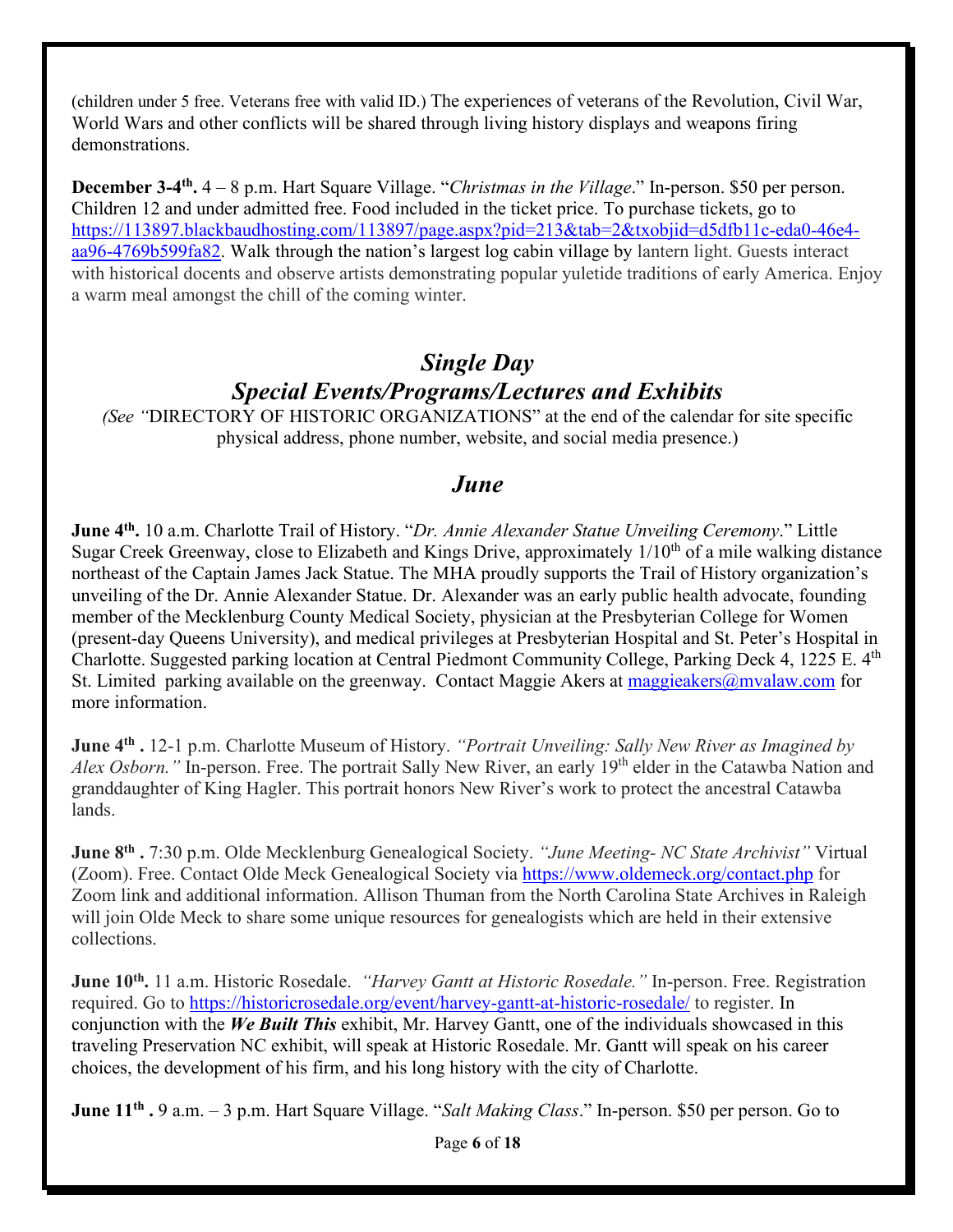[https://113897.blackbaudhosting.com/113897/page.aspx?pid=213&tab=2&txobjid=4e934634-e7d9-419c-9979](https://113897.blackbaudhosting.com/113897/page.aspx?pid=213&tab=2&txobjid=4e934634-e7d9-419c-9979-b42c9b1fe210) [b42c9b1fe210](https://113897.blackbaudhosting.com/113897/page.aspx?pid=213&tab=2&txobjid=4e934634-e7d9-419c-9979-b42c9b1fe210) to purchase tickets and make reservations. This half-day class includes lessons on fire building, making and packaging salt, food preservation, and includes a make and take of your very own jar of handmade salt. The instructor, Jim, is a resident of Saltville, Virginia, and will teach the history of the pioneers and the different techniques they used to survive.

**June 11th .** 4-6 p.m. Hart Square Village. "*Community Contra Dance*." In-person. Free. Registration required. Go to<https://113897.blackbaudhosting.com/113897/Community-Contra-Dance> to register. Participants learn and participate in the art of Appalachian Contra Dance, a highly popular 19<sup>th</sup> century dance form featuring live music in a family-friendly atmosphere. This event is held in partnership with the Hickory Music Factory String Band performing music on fiddle, flute, whistle, guitar, banjo, mandolin, and acoustic bass.

**June 11th.** 7-9 p.m. (check in at 6:30 p.m.)Historic Rosedale. *"Historic Rosedale Paranormal Ground Investigation.*" In-person. Registration required. Go to [https://historicrosedale.org/events/paranormal](https://historicrosedale.org/events/paranormal-grounds-investigation-saturday-5/)[grounds-investigation-saturday-5/](https://historicrosedale.org/events/paranormal-grounds-investigation-saturday-5/) for various ticket price information, ticket purchase, and additional details. Join members of the Charlotte Area Paranormal Society on a scientific-minded ghost hunt on the grounds and the interior of this historic Charlotte home searching for evidence of those who have chosen to remain behind at Rosedale.

**June 11th.** 10:30-12:30 a.m. (check in at 10 p.m.)Historic Rosedale. *"Historic Rosedale: At the Stroke of Midnight.*" In-person. Registration required. Go to [https://historicrosedale.org/events/at-the-stroke-of](https://historicrosedale.org/events/at-the-stroke-of-midnight-saturday-2/)[midnight-saturday-2/](https://historicrosedale.org/events/at-the-stroke-of-midnight-saturday-2/) for various ticket price information, ticket purchase, and additional details. Join members of the Charlotte Area Paranormal Society in this hands-on paranormal investigation on all four floors of this 200 year old house in an exclusive midnight access tour that isn't your average ghost tour. Make certain to bring your own camera or other recording equipment – you just might encounter one of our resident spirits up close and personal.

**June 16th .** 6:30 p.m. – 8 p.m. Iredell Museums, "*Our Region Our History Lecture Series: A Pirate in the Piedmont: On the Trail of Jean LaFitte in North Carolina..*" In-person. Free to the public with a suggested \$5-\$10 donation. Dr. Ashley Oliphant and Beth Yarbrough, co-authors of Jean Laffite Revealed: Unraveling One of America's Longest Running Mysteries discuss their work.

**June 17th .** Noon. Native American Studies Center. "*Lunch and Learn Series - Our History, Our Health Care: Understanding the Impact of Our Region's History in the Present-Day Health Care Struggle Across Our Region and Across the State of South Carolina."* Free. In-person and Virtual (Zoom). To attend via Zoom, register at this link: [https://us02web.zoom.us/meeting/register/tZIlc-](https://us02web.zoom.us/meeting/register/tZIlc-GsrjsrGtPi1P8kJUKfir1PRWWmS_qJ)[GsrjsrGtPi1P8kJUKfir1PRWWmS\\_qJ](https://us02web.zoom.us/meeting/register/tZIlc-GsrjsrGtPi1P8kJUKfir1PRWWmS_qJ)

Contact the center to attend the lecture in-person. We must look to our history – particularly as it relates to public health in our state and across our region – to fully understand, appreciate, and improve our current circumstances. Join us as Dr. Jim Farmer, Professor Emeritus of History, USC Aiken, explores these histories and shares examples of present-day impact.

**June 17th .** 11:30 a.m., 1 p.m. Historic Rosedale. *"Guided House Tours."* In-person. \$13 discount admission, \$15 regular admission. Ticket reservation required via the Historic Rosedale online calendar at https://historicrosedale.org/calendar/. Guided house tours return June 17<sup>th</sup> and are held the last Saturday of the month. A guided tour of the 15-room federal era home examines life during the antebellum era, as well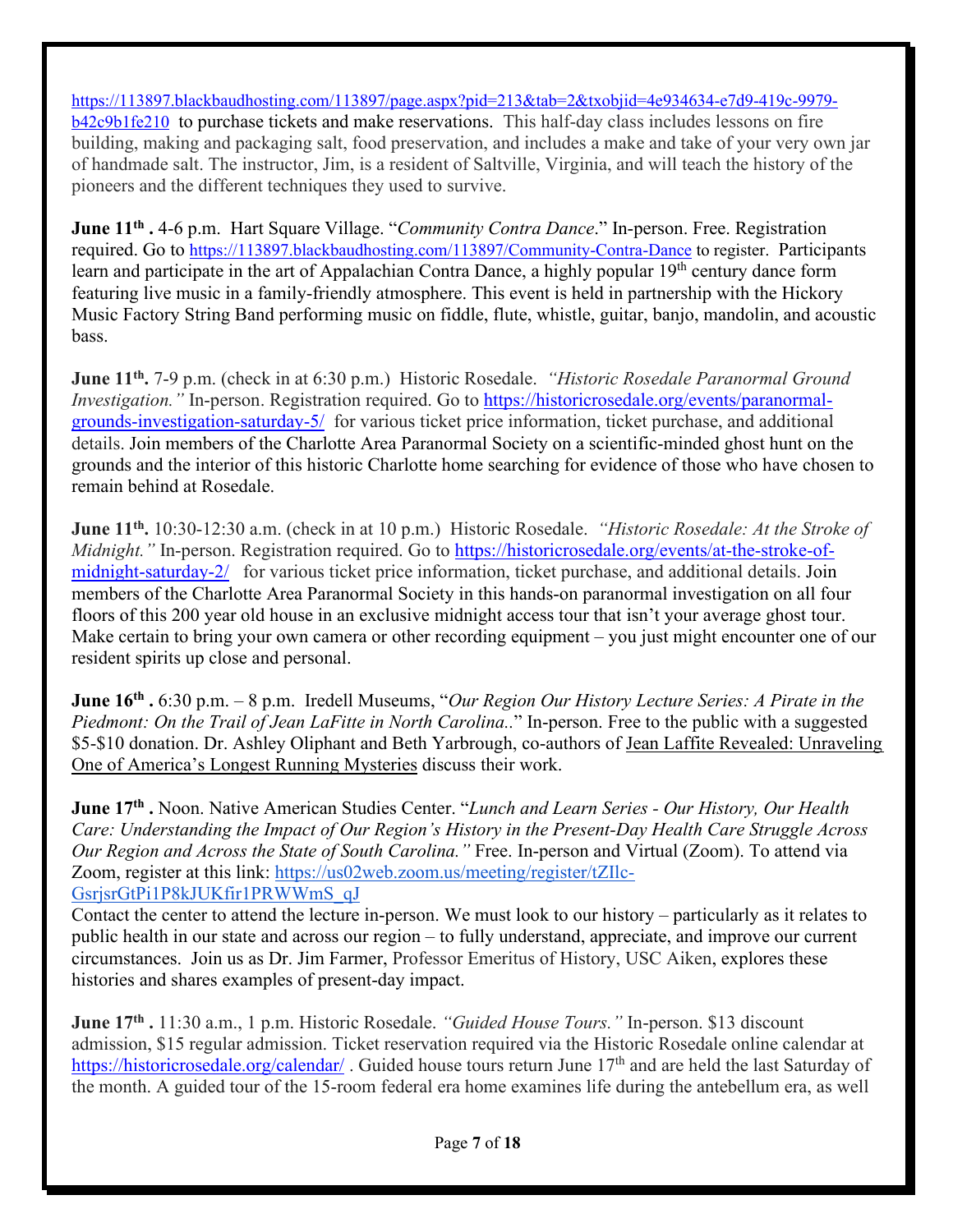as the architectural and decorative arts in the restored house museum. Allow one hour for the tour plus additional time to tour the gardens on your own.

**June 18th .** 10 a.m. – 4 p.m.Historic Brattonsville. *"Juneteenth."* In-person. Cost of admission. Description (3-sentence maximum). Featuring special programming about the historical and cultural significance of Juneteenth and its connection to the Brattonsville community. Activities will include cooking demonstrations of traditional food, natural dyeing with traditional colors, special interpretation of music and songs in Juneteenth tradition, and a make-and-take activity where visitors can collect a different historic document at each activity and make it into a take-home booklet of Juneteenth history.

**June 18th.** 11 a.m. – 3 p.m. Iredell Museum – Gregory Creek Homestead (1335 Museum Road, Statesville). *"Living History Day."* In-person. Free. Featuring 18th century interpreters demonstrating 18th century games, toys, colonial entertainment, gambling and tavern life, metalsmithing, hearth cooking, and fabric dyeing.

**June 18th .** 1-4:30 p.m. Historic Rosedale. *"We Honor the Ancestors."* In-person. Free. Register at https://historicrosedale.org/events/juneteenth/. Juneteenth is the commemoration of the emancipation of enslaved African Americans in the United States. Join us in honoring these ancestors in a peaceful and reflective tribute that includes the latest exhibits from Rosedale's African American Legacy project, a descendant-based knowledge and interpretation of the enslaved and freed African Americans who lived and worked at Rosedale. The event includes blacksmithing, and a 30-minute program beginning at 2 p.m. featuring music, prayer, and poetry readings.

**June 18th.** 1– 6 p.m. HEARTS/Hugh Torance House and Store. "*Junion"* . In-person. Free. RSVP required. Go to<https://www.hughtorancehouseandstore.org/event-details/hearts-event-junion>for additional info and to make RSVPs. Featuring stories, music, art, and community connections to Torrance descendants. Featuring keynote speaker Andre Kearns, a descendant of Charlotte Kerns, a woman enslaved to James G. Torrance, builder of Cedar Grove Plantation.

**June 25th.** 10 – 11 a.m. Charlotte Museum of History and Davidson College. *" 'Unshadowed Land' Guided Walking Tour.*" In-person. Free. Registration is required. https://charlottemuseum.org/tc-events/. A guided walking tour of "Unshadowed Land," an art installation about the legacy of enslavement, historic foodways, and cultural memory.

**June 25th .** 10 a.m. – 4 p.m. Ft. Dobbs State Historic Site. "*Taken Shelter in Fort Dobbs."* In-person. \$2 per person (children under 5 free.) In the spring of 1759, the Yadkin and Catawba River valleys were ravaged by fighting as parties of Cherokee took revenge for the murder of their loved ones by Virginians. Many settlers fled, while others found shelter within the walls of Fort Dobbs. Though no full-time soldiers were present, the building still offered refuge and this event illustrates life at the fort as it was taken over by the civilians of the Fourth Creek Settlement.

# *July*

**July 2nd.** 9 a.m. – 1 p.m. Hart Square Village. "*Gourd Art Class – Bottle Gourd*." In-person. \$50 per person. In-person. Go to [https://113897.blackbaudhosting.com/113897/page.aspx?pid=213&tab=2&txobjid=50bcf881](https://113897.blackbaudhosting.com/113897/page.aspx?pid=213&tab=2&txobjid=50bcf881-be93-4014-b60c-47492bd54325) [be93-4014-b60c-47492bd54325](https://113897.blackbaudhosting.com/113897/page.aspx?pid=213&tab=2&txobjid=50bcf881-be93-4014-b60c-47492bd54325) to purchase tickets and make reservations. Students learn how to design and create a canteen from a bottle gourd using cutting, cleaning, and design patterns using templates and a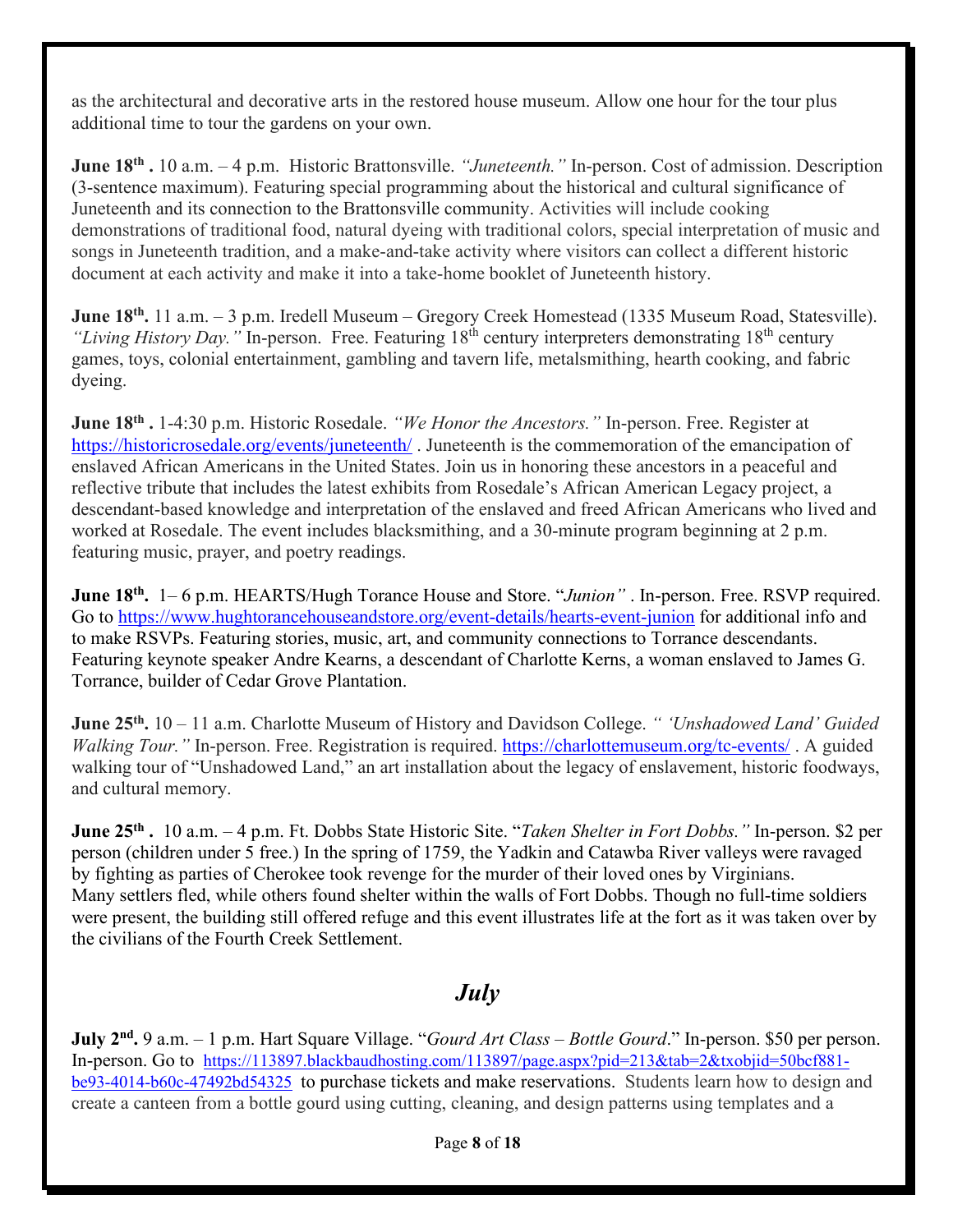leather cord for tying to one's belt for historical use. All supplies are included, but participants should bring an apron and towel.

**July 2nd.** 2 p.m. – 6 p.m. Hart Square Village. "*Gourd Art Class – Gourd Drum Class*." In-person. \$100 per person. Go to [https://113897.blackbaudhosting.com/113897/page.aspx?pid=213&tab=2&txobjid=65f8f0db-b10c-](https://113897.blackbaudhosting.com/113897/page.aspx?pid=213&tab=2&txobjid=65f8f0db-b10c-49ec-a97c-f80584db43c4)[49ec-a97c-f80584db43c4](https://113897.blackbaudhosting.com/113897/page.aspx?pid=213&tab=2&txobjid=65f8f0db-b10c-49ec-a97c-f80584db43c4) to purchase tickets and make reservations. Students learn how to create a gourd drum. Cut, cleaned, prepared gourds and drumskins are provided, but participants will learn cutting, sealing, design patterns of many different kinds (with templates provided), various types of finishes, and two different ways of attaching drum skins. All supplies are included, but participants should bring an apron and towel.

**July 2nd .** 10 a.m. – 4 p.m.Historic Brattonsville. *"Independence Day."* In-person. Cost of admission. Featuring special programming about the celebration of Independence Day in the Carolina Piedmont during the 1850s. Activities will include cooking demonstrations of 19th century refreshments, toys and games, a make-and-take activity of 19th century paper fans, and a reading of the Declaration of Independence at the Oak Grove Stage at noon and 3 p.m.

**July 7th.** 2 p.m. Charlotte Mecklenburg Library - Matthews (230 Matthews Station Street, Matthews). *"Crestdale Heritage Trail PowerPoint Presentation."* In-person. Free. Barbara Taylor, Director of the Matthews Heritage Museum, has extensively researched the African American community known as Crestdale and was asked by the Town of Matthews to create a series of signs along a walking trail in that area, that was dedicated in 2021. Over the course of several years, Taylor undertook the research to understand how this community grew alongside Matthews from 1878 to the present. She interviewed local residents, and researched the history of the churches, businesses and families living in the area. Her research resulted in an exhibit on Crestdale and the Heritage Trail through that neighborhood. Her talk will address her research and the resulting Heritage Trail.

**July 9th .** 1-2 p.m. Kings Mountain Historical Museum. "*The Catawba Indian Pottery Tradition"*. Free. Dr. Stephen Criswell, Director of the USCL Native American Studies Center, is an advocate for Native American culture with a special focus on Catawba potters and contemporary expressive traditions. He will discuss the history and culture of the Catawba Indians, with a particular emphasis on pottery craft.

**July 13th.** 7:30 p.m. Olde Mecklenburg Genealogical Society. *"Native Americans of North Carolina (Monthly Meeting)".* Virtual (Zoom). Free. Contact Olde Meck Genealogical Society via <https://www.oldemeck.org/contact.php>for Zoom link and additional information. Aminah Ghaffar will speak about Native Americans in North Carolina, including the blood quantum system and how Jim Crow laws impact people of Afro-indigenous descent. She will also explain Tribal Nation enrollment.

**July 15th .** Noon. Native American Studies Center. "*Lunch and Learn Series – Environmental Racism, Injustice, and Inequity.*" Free. In-person and Virtual (Zoom). Contact the center to attend the lecture inperson. To attend via Zoom, register

at: [https://us02web.zoom.us/meeting/register/tZwuduCgrz4qGNJr5vOtpHTG0AT4dTmf04WT.](https://us02web.zoom.us/meeting/register/tZwuduCgrz4qGNJr5vOtpHTG0AT4dTmf04WT) This presentation by Claudia Heinemann-Priest, Instructor of English, Catawba, and Native American Literature at USC Lancaster, will focus on Environmental Racism, which a phrase and concept used to describe Environmental Injustice that occurs within a racialized context both in practice and policy.

**July 16th** . 9:30 a.m. Afro-American Historical and Genealogical Society, Inc. (AHGS) Charlotte Chapter. *"Membership meeting: Presenter: Sheila Bumgarner, MA & MLIS Librarian, Charlotte-Mecklenburg*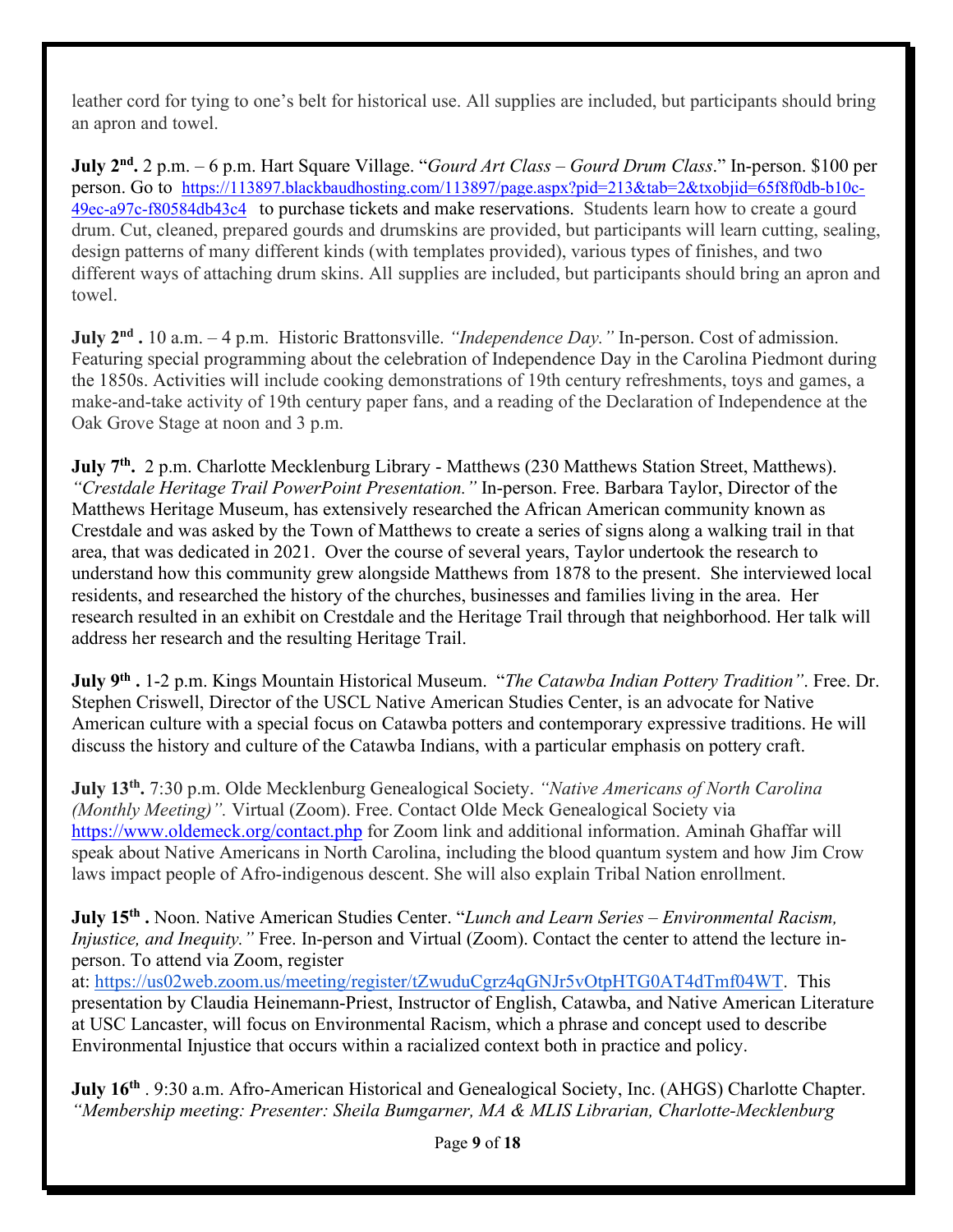*Library."* Virtual via Zoom..

**July 16th.** 1 – 6 p.m. HEARTS/Hugh Torance House and Store. "*Healing History."* In-person. Free. RSVP required. Go to<https://www.hughtorancehouseandstore.org/event-details/hearts-event-healing-history>to RSVP. Native American medicine, medical tools, the prosthetics of Richard Torrance, Hattie Torrence, midwife. Cedar Groove live music (Americana).

**July 23rd .** 9 a.m. -12 p.m. Kings Mountain Historical Museum. "*Gourd Bird House Workshop"*. In-person. \$35 registration.<https://www.eventbrite.com/e/339187086707> Several cleaned, prepared, painted gourds of different colors will be available for students to create a gourd bird house with decorative patterns. All supplies are included and even beginners will have fun completing this project in this three-hour class which is limited to 15 people.

**July 30th.** 10 a.m. - 4 p.m. Kings Mountain Historical Museum. "*World War II Living History Day: Timeline Event*. In-person. Free. Come experience a World War II living history timeline and camp on the museum grounds featuring reenactors presenting information about the U.S. military involvement in the European Theater of Operations and discussing how a headquarters company operates (medical, demolition and communications). The main focus will be on Airborne Operations (Parachute Infantry Regiment) during World War II and this event is presented by the 508th Headquarters-HQ Company.

# *August*

**August 6th .** 6:30-9:30 p.m. HEARTS/Hugh Torance House and Store. *"Hugh Torance House & Store Ghost Hunt.*" In-person. \$25.63 per ticket. Go to [https://www.hughtorancehouseandstore.org/event](https://www.hughtorancehouseandstore.org/event-details/ghost-hunt-2022-08-06-18-30)[details/ghost-hunt-2022-08-06-18-30](https://www.hughtorancehouseandstore.org/event-details/ghost-hunt-2022-08-06-18-30) to purchase tickets and make RSVPs. This is your opportunity to find out if the Hugh Torance House and Store is haunted. Take part in an authentic ghost hunt of the building and grounds (weather permitting) using real investigative tools led by members of the Charlotte Area Paranormal Society (CAPS). Limited to 18 guests, 12 and over.

**August 11th.** 6:30 – 7:30 p.m. Kings Mountain Historical Museum. "*Catawba Ancestors and the First European Settlement in NC (Lecture)"*. In-person. Free. Dr. David Moore, Senior Archaeologist for the Exploring Joara Foundation, will describe the archaeological excavations at the Berry Site, near Morganton, NC, the location of the 16<sup>th</sup> century Native American town of Joara and the Spanish Fort San Juan (1567), the first European settlement in North Carolina. Dr. Moore will discuss the Native Americans living in the Catawba Valley before the Spanish soldiers arrived and provide details about the significant changes that occurred in the valley for the past 150 years.

**August 13th. Save the Date – Additional Details to Come.** Historic Rosedale.*"Descendant Gathering"* Inperson. A gathering for descendants of the enslaved at Historic Rosedale and descendants of emancipated or free African Americans who worked at Rosedale from 1865 to 2022. More details will be forthcoming. Questions can be directed to Barbara McCray Jackson by email at [africanamericanlegacy@historicrosedale.org](mailto:africanamericanlegacy@historicrosedale.org)

**August 19th .** Noon. Native American Studies Center. "*Lunch and Learn Series – Making the Hampton Massacre: Native Resistance, Settler Memory, and White Solidarity in South Carolina."* Free*.* In-person and Virtual (Zoom). Contact the center to attend the lecture in-person. To attend via Zoom, register via this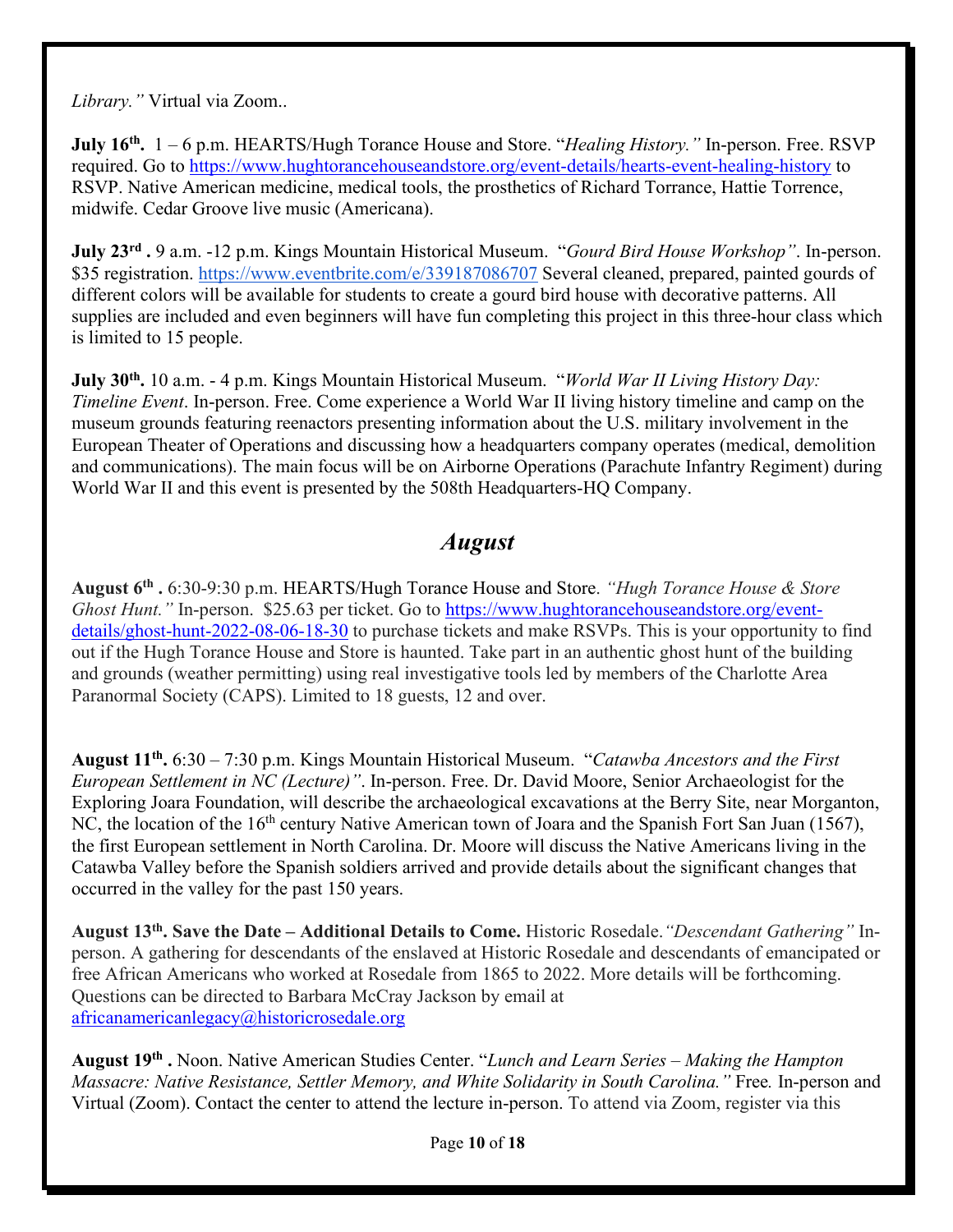link:<https://us02web.zoom.us/meeting/register/tZIpdO6spz8pHNMe31kfQC7y7dKowajTkt19>. This presentation by Dr. Evan Nooe, USCL Assistant Professor of History, will consider how the family of Governor Wade Hampton III and South Carolinians remembered Native resistance and the role of violence in creating community.

**August 20th** . 10 a.m. Afro-American Historical and Genealogical Society, Inc. (AHGS) Charlotte Chapter. *"Community Workshop Program."* Virtual by Zoom.

**August 20th .** 10 a.m. – 3 p.m. Hart Square Village. *"Canning Class."* In-person. \$75. Registration required. <https://www.hartsquare.com/craft-classes/canning-class-august-20>Learn about this widely adopted  $19<sup>th</sup>$  – 20<sup>th</sup> century food preservation practice. Each student will learn the basics of what plants can be used for canning, cleaning and prepping produce, using canning supplies, sealing, and proper storage for preserved foods.

**August 20th .** 1– 6 p.m. HEARTS/Hugh Torance House and Store. "*Napoleon's Ney?"* In-person. Free. RSVPs required. Go to [https://www.hughtorancehouseandstore.org/event-details/hearts-event-napoleons](https://www.hughtorancehouseandstore.org/event-details/hearts-event-napoleons-ney)[ney](https://www.hughtorancehouseandstore.org/event-details/hearts-event-napoleons-ney) to RSVP. Featuring the Torrance connection to the mysterious Peter Stuart Ney. Was he Napoleon Bonaparte's Marshal? Includes Cedar Groove live music program (classical string quartet).

# *September*

**September 10th .** 9 a.m. – 2 p.m. Hart Square Village. "*Natural Dyeing Class*." In-person. \$100 per person. Go to <https://113897.blackbaudhosting.com/113897/Natural-Dying-Class> to purchase tickets and make reservations. Students will learn the basics of cleaning and prepping yarn for dyeing, making dyes, using mordents, and dyeing wool and other materials and take home several skeins of dyed yarn for their own projects. Learning objectives include a discussion of specific plants used for producing a range of colors.

**September 16th .** Noon. Native American Studies Center. "*Lunch and Learn Series – Home Front in World War I South Carolona.*" Free. In-person and Virtual (Zoom). Contact the center to attend the lecture inperson. To attend via Zoom, register at this link: [https://us02web.zoom.us/meeting/register/tZAvc](https://us02web.zoom.us/meeting/register/tZAvc-msrTMsE9a9RVfpZpZqRXJIVxNFyZnL)[msrTMsE9a9RVfpZpZqRXJIVxNFyZnL](https://us02web.zoom.us/meeting/register/tZAvc-msrTMsE9a9RVfpZpZqRXJIVxNFyZnL) . The presentation by Dr. Fritz Hamer of the Confederate Relic Room and Military Museum will begin by looking at how South Carolina joined in the war to support our troops in the Great War.

**September 17th .** 10 a.m. – 4 p.m. Reed Gold Mine. "*Reed Gold Mine Pan-O-Lympics – 32nd Annual Panning Competition*." In-person. Tickets are \$3.21 each, after tax. Professional - \$15 adults, \$10 junior. Amateur - \$5 for adults and juniors. Experienced gold panners and novices alike can compete in speed panning competitions near historic Little Meadow Creek, site of the first documented gold discovery in the United States. Other activities include a free self-guided tour of the Underground Mine, demonstrations of the 1895 Stamp Mill, an orientation film and exhibits at the visitor center.

**September 17th .** Tuesday-Friday from 10 a.m. - 4 p.m. Kings Mountain Historical Museum. "*19th Annual Reverse Raffle & Auctions."* In-person \$125 (entry for 2 people). Tickets can be purchased at the museum or from board members after June 1<sup>st</sup>. This 19th annual fundraiser will be held in-person at the Joy Performance Center, offering unique auction items and great raffle prizes and a grand prize of \$10,000 with a 1 in 300 chance to win. Proceeds go towards supporting museum operations.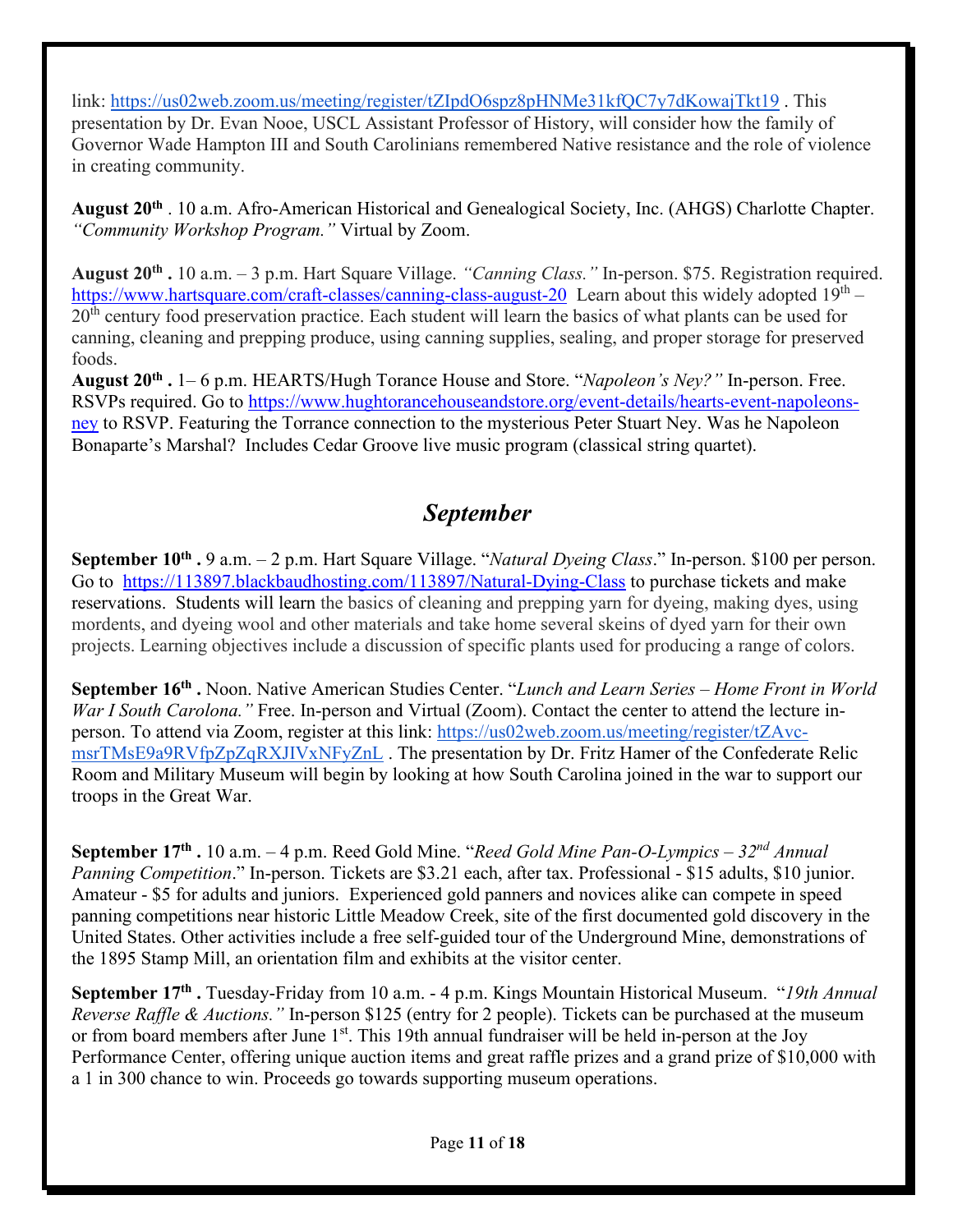# *October*

**October 15th. Save the Date – Additional Details to Come.** Historic Rosedale. *"Annual Oyster Roast Fundraiser"* In-person.

**October 22nd.** 10 a.m. – 5 p.m. Hart Square Village. "*37th Annual Festival*." In-person. \$45 per person. Children 12 and under admitted free. To purchase tickets, go to [https://113897.blackbaudhosting.com/113897/tickets?tab=2&txobjid=780c4306-9072-4035-acd5-](https://113897.blackbaudhosting.com/113897/tickets?tab=2&txobjid=780c4306-9072-4035-acd5-48cf9725ab35)  $48cf9725ab35$ . The entire Hart Square Village is transformed into a 19<sup>th</sup>-century experience for the day which includes open house and grounds tours with over three hundred knowledgeable artisans, demonstrators, and docents dressed in period clothing demonstrating 19<sup>th</sup> and early 20<sup>th</sup> century folkway occupations and crafts manufacturing. Visitor experiences include old-time musical performances, flax making, cotton baling, broom making, tinsmithing, blacksmithing, apple butter making and much, much more. This unique one-of-a-kind event sells out quickly and is a rain or shine event so purchase your tickets now.

**October 22nd .** 6 – 8 p.m. Reed Gold Mine. "*Reed Gold Mine Trick or Treat*." In-person. Free. This is a safe, family friendly non-scary children's Halloween event where children up to age to can collect candy from costumed event staff on a trick or treat trail through the underground mine. Small non-food treats will also be available.

**October 29th .** 10:45 a.m. – 4 p.m.Hart Square Village. *"Beer Brewing Class."* In-person. \$100 per student. Must be age 21 or older. Registration required. [https://www.hartsquare.com/craft-classes/beer](https://www.hartsquare.com/craft-classes/beer-brewing-class-october-29th)[brewing-class-october-29th](https://www.hartsquare.com/craft-classes/beer-brewing-class-october-29th) Students will learn about the history of brewing, especially in the context of colonial life, the age of prohibition, home brewing, and how to brew a historical ale from Sarah Todd, head brewer at Olde Hickory Brewery.

# *November*

**November 18th .** 10 a.m. – 3 p.m. Reed Gold Mine. "*Reed Gold Mine Homeschool*." \$4 ages 5 and older. Homeschool children will be able to tour the site and learn about historic mining practices, geology and area history at the underground mine, Upper Hill, the stamp mill. Panning will not be available during this event.

**November 19th .** 9:30 a.m. Afro-American Historical and Genealogical Society, Inc. (AHGS) Charlotte Chapter. "*Membership meeting: Presentation of the AAHGS National Conference 2022 Workshop Overview.*" Virtual (Zoom).

# *December*

**December 3rd .** 9:30 a.m. Afro-American Historical and Genealogical Society, Inc. (AHGS) Charlotte Chapter. *"End of Year and Volunteer Appreciation Meeting."* Virtual (Zoom)

**December 10th.** 10 a.m. – 4 p.m. Ft. Dobbs State Historic Site. "*Winter with the Western Company*." Inperson. \$2 admissions (children under 5 free.) See what life was like for the garrison of Fort Dobbs as they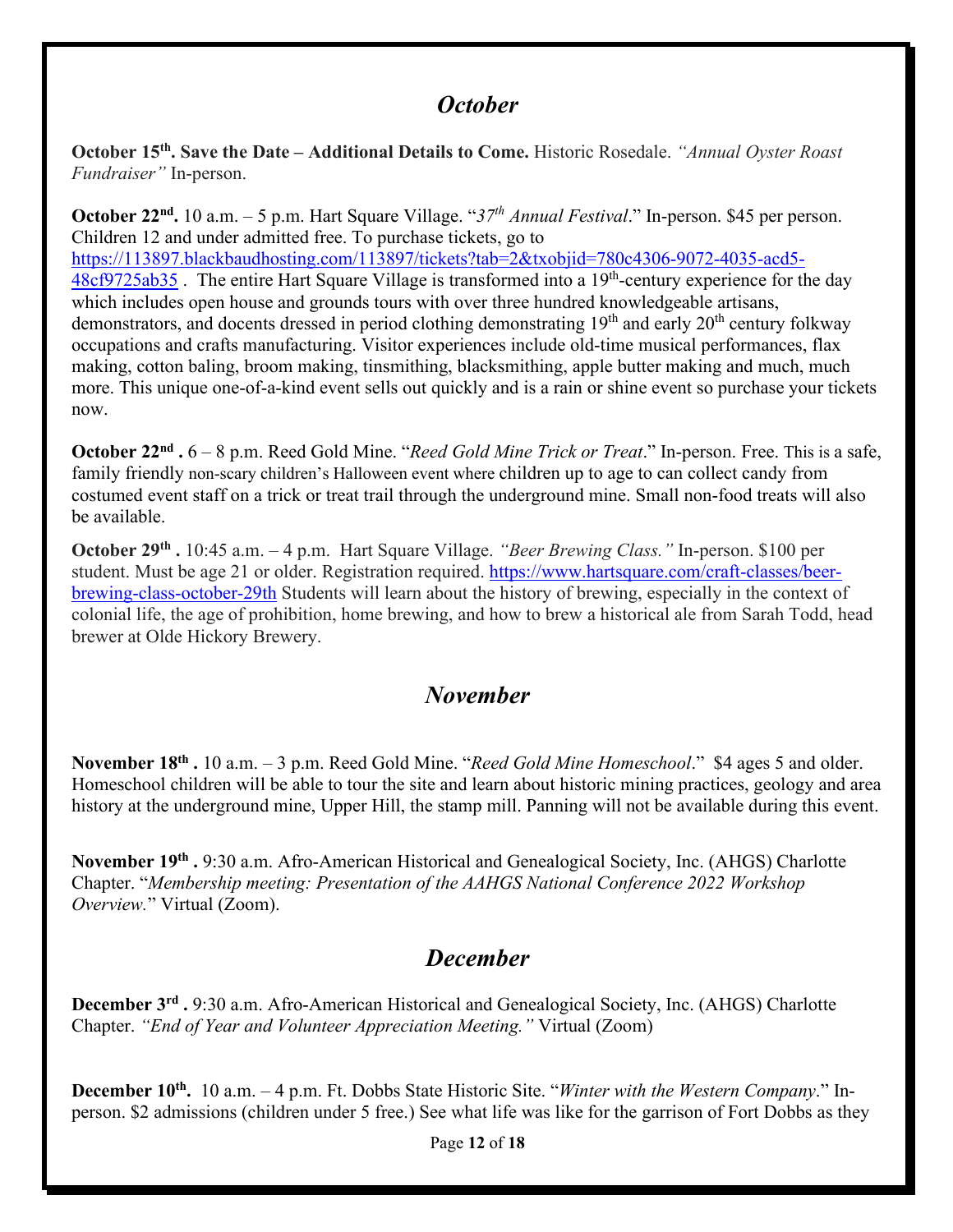prepared for the onset of winter in 1756. On-going displays of life in and around the fort will including open fire cooking, wood working, and historic weapons firing demonstrations. No walk-on re-enactors permitted. Re-enactor participation is by invitation only.

# **DIRECTORY OF HISTORIC ORGANIZATIONS (Last updated January 2022)**

Listed below is a current directory of the historical organizations in North & South Carolina that the MHA History Calendar supports.

### **DIRECTORY OF CHARLOTTE METROPOLITAN (METROLINA) AREA HISTORICAL ORGANIZATIONS (Current as of January 2022)**

### **African American Museum of History & Culture**

300 South Firestone Street Suite P Gastonia, NC 28052. 980-888-4005. [https://www.africanamericanmuseumgastonia.co](https://www.africanamericanmuseumgastonia.com/) [m](https://www.africanamericanmuseumgastonia.com/)  <https://www.facebook.com/aamuseumgastonia> [africanamericangaston@gmail.com](mailto:africanamericangaston@gmail.com) [aamuseum.loraymill@gmail.com](mailto:aamuseum.loraymill@gmail.com)

### **Afro-American Historical and Genealogical Society (AAHGS)**

P.O. Box 621032 Charlotte, NC 28262. 980-505-7292. <http://www.aahgscharlotte.org/index.php> [https://www.facebook.com/AAHGSCHARLOTT](https://www.facebook.com/AAHGSCHARLOTTE/)  $E/$ [aaghscharlotte@gmail.com](mailto:aaghscharlotte@gmail.com) [info@aahgscharlotte.org](mailto:info@aahgscharlotte.org)

# **Andrew Jackson State Park**

196 Andrew Jackson Park Road Lancaster, SC 29720. 803-285-3344. <https://southcarolinaparks.com/andrew-jackson> [https://www.facebook.com/pages/Andrew-](https://www.facebook.com/pages/Andrew-Jackson-State-Park/135639166468828)[Jackson-State-Park/135639166468828](https://www.facebook.com/pages/Andrew-Jackson-State-Park/135639166468828)  [andrewjackson@scprt.com](mailto:andrewjackson@scprt.com)

# **Archaeological Institute of America**

Chapter 333: Central Carolinas (Charlotte, NC) [https://www.archaeological.org/society/central](https://www.archaeological.org/society/central-carolinas-charlotte/)[carolinas-charlotte/](https://www.archaeological.org/society/central-carolinas-charlotte/) [https://www.facebook.com/Archaeological.Institu](https://www.facebook.com/Archaeological.Institute) [te](https://www.facebook.com/Archaeological.Institute) [info@archaeological.org](mailto:info@archaeological.org)

# **Billy Graham Library**

4330 Westmont Dr. Charlotte, NC 28217. 704-401-3200. <https://billygrahamlibrary.org/> <https://www.facebook.com/BillyGrahamLibrary> [librarytours@bgea.org](mailto:librarytours@bgea.org) 

# **Carl J. McEwen Historic Village**

7601 Matthews-Mint Hill Road Mint Hill, NC 28227. 704-573-0726. [https://www.minthillhistory.com](https://www.minthillhistory.com/)  [historical@bellsouth.net](mailto:historical@bellsouth.net)

### **Charlotte Museum of History**

3500 Shamrock Drive Charlotte, NC 28215. 704-568-1774. charlottemuseum.org [https://www.facebook.com/charlottemuseumofhis](https://www.facebook.com/charlottemuseumofhistory/) [tory/](https://www.facebook.com/charlottemuseumofhistory/) [info@charlottemuseum.org](mailto:info@charlottemuseum.org) 

Page **13** of **18**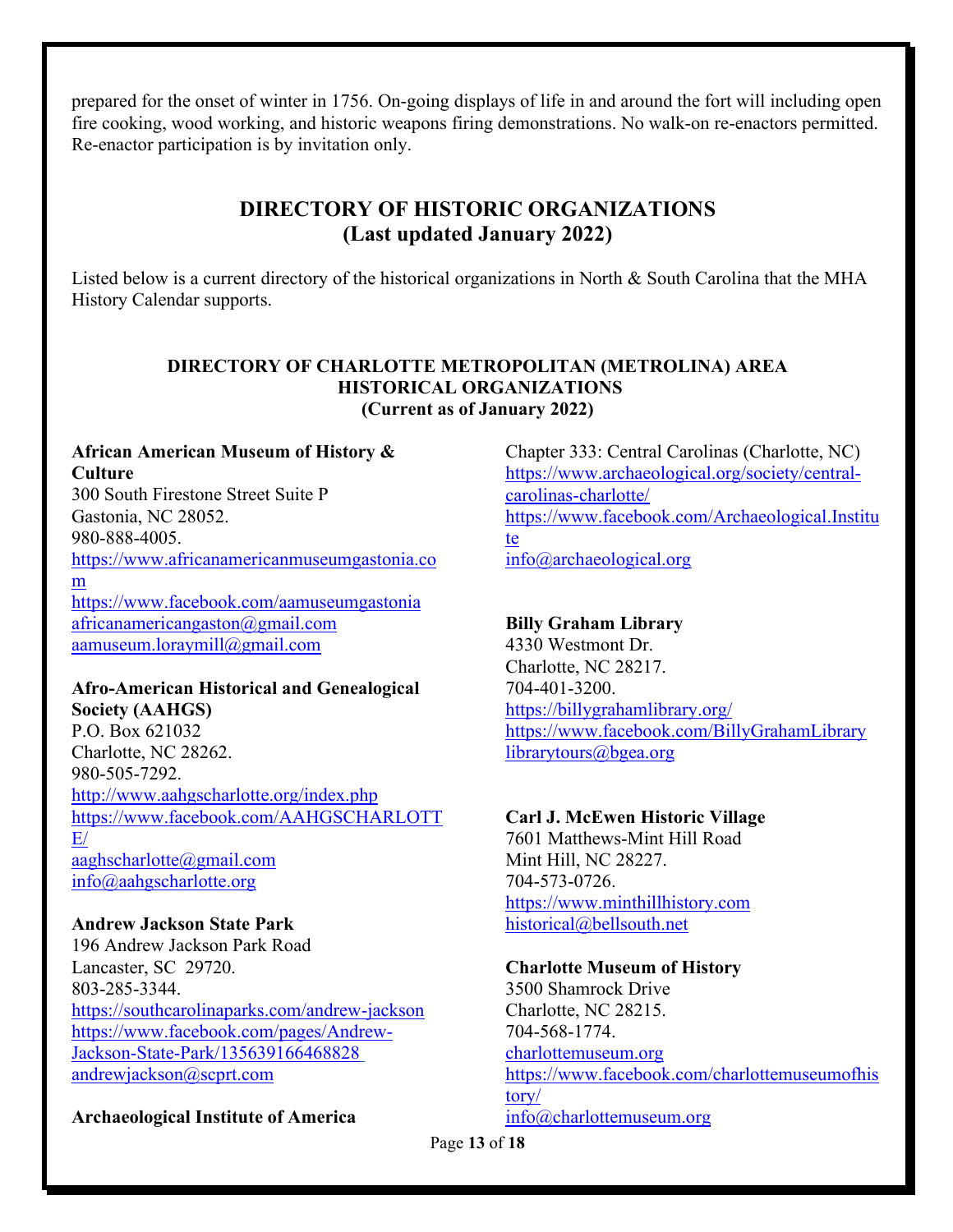### **Cherryville Historical Museum**

109 E. Main St. Cherryville, NC 28021. 704-435-8011. [https://www.facebook.com/CherryvilleHistorical](https://www.facebook.com/CherryvilleHistoricalMuseum) [Museum](https://www.facebook.com/CherryvilleHistoricalMuseum)  [cvhistorical@att.net](mailto:cvhistorical@att.net)

# **Davidson College Archives & Special Collections**

Davidson College Archives and Special Collections Davidson, NC 28035. 704-894-2158. [https://davidsonarchivesandspecialcollections.org/](https://davidsonarchivesandspecialcollections.org/archives/) [archives/](https://davidsonarchivesandspecialcollections.org/archives/) <https://twitter.com/DavidsonArchive> [archives@davidson.edu](mailto:archives@davidson.edu)

### **Fort Dobbs State Historic Site**

438 Fort Dobbs Road Statesville, NC 28625. 704-873-5882. <https://historicsites.nc.gov/all-sites/fort-dobbs> [http://www.fortdobbs.org](http://www.fortdobbs.org/) <https://www.facebook.com/FortDobbs> [info@fortdobbs.org](mailto:info@fortdobbs.org) 

### **Fort Mill History Museum**

107 Clebourne St. Fort Mill, SC 29715. 803-802-3646. [http://www.fmhm.org](http://www.fmhm.org/) <https://www.facebook.com/fortmillhistory> [info@fmhm.org](mailto:info@fmhm.org)

### **Gaston County Museum**

131 West Main Street Dallas, NC 28034. 704-922-7681. gastoncountymuseum.org [https://www.facebook.com/GastonCountyMuseu](https://www.facebook.com/GastonCountyMuseum) [m](https://www.facebook.com/GastonCountyMuseum) [Gaston.Museum@gastongov.com](mailto:Gaston.Museum@gastongov.com)

#### **Hart Square Village**

5055 Hope Rd. Vale, NC 28168. 828-528-5029. <https://www.hartsquare.com/> <https://www.facebook.com/HartSquareNC> <https://www.hartsquare.com/contact>

#### **Heritage Room of Union County**

300 N. Main St. Monroe, NC 28112. 704-289-6737. <https://www.carolinasgensociety.org/index.php> <https://www.facebook.com/CarolinasGenSociety> [carolinasgensociety@gmail.com](mailto:carolinasgensociety@gmail.com)

### **Historic Brattonsville**

1444 Brattonsville Road McConnells, SC 29726. 803-684-2327. chmuseums.org/brattonsville <https://www.facebook.com/HistoricBrattonsville> [scheduler@chmuseums.org](mailto:scheduler@chmuseums.org) 

### **Historical Center of York County**

210 E Jefferson St. York, SC 29745. 803-684-3948. <https://www.chmuseums.org/programs-hc/> [historicalcenter@chmuseums.org](mailto:historicalcenter@chmuseums.org) <https://www.facebook.com/CHMuseums/> [scheduler@chmuseums.org](mailto:scheduler@chmuseums.org)

# **Historic Rosedale**

3427 N. Tryon Street Charlotte, NC 28206. 704-335-0325. [http://www.historicrosedale.org](http://www.historicrosedale.org/) [https://www.facebook.com/HistoricRosedalePlant](https://www.facebook.com/HistoricRosedalePlantation) [ation](https://www.facebook.com/HistoricRosedalePlantation) [publicity@historicrosedale.org](mailto:publicity@historicrosedale.org)

# **Hugh Torance House & Store**

8231 Gilead Rd. Huntersville, NC 28078. 704-875-3271. hughtorancehouseandstore.org

Page **14** of **18**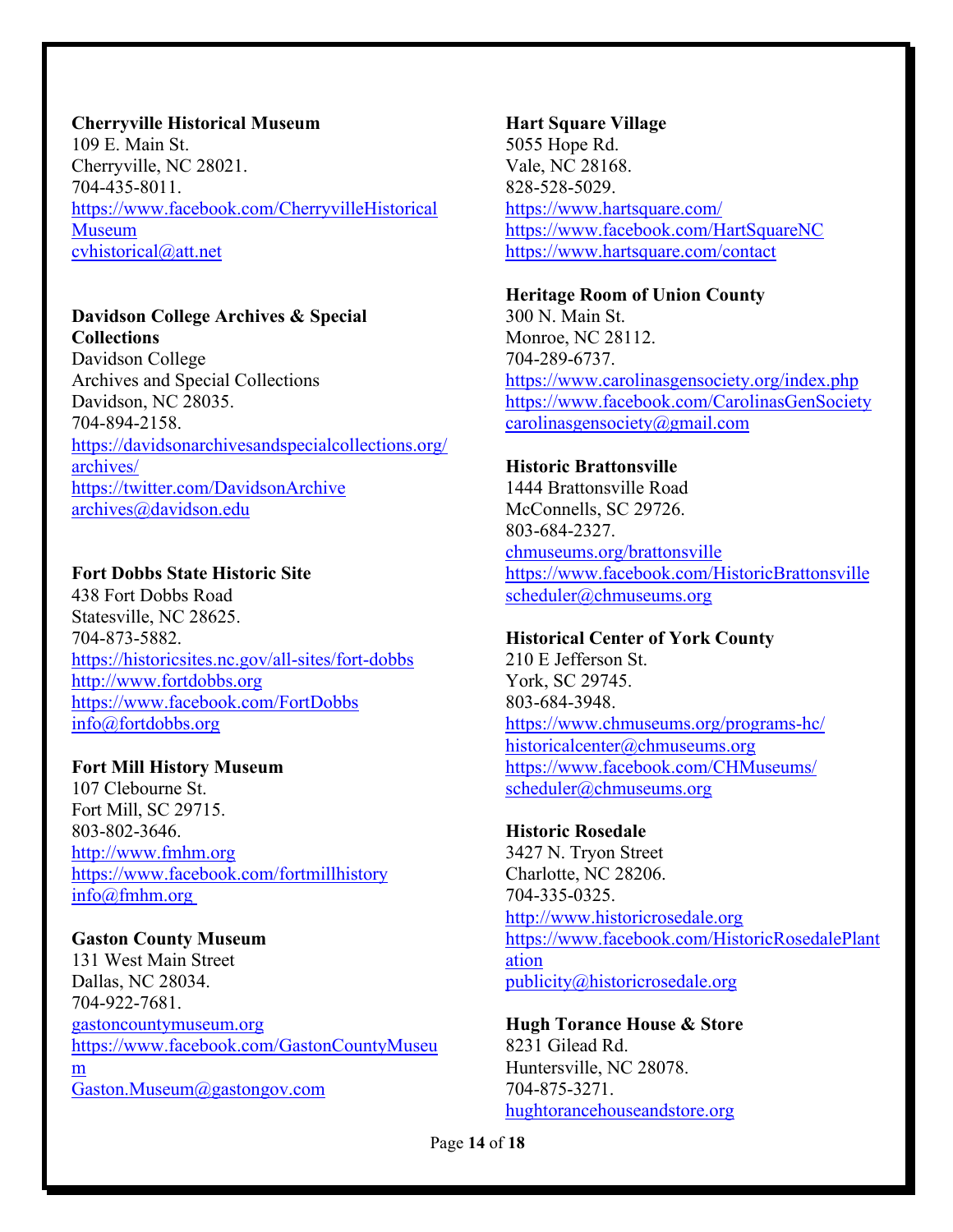### <https://www.facebook.com/HughToranceHouse> hughtorancehouseandstore@gmail.com

#### **Iredell Museums**

134 Court Street Statesville, NC 28677. 704-873-7347. iredellmuseums.org <https://www.facebook.com/iredellmuseums>

#### **Kings Mountain Historical Museum**

100 East Mountain Street Kings Mountain, NC 28086. 704-739-1019. [kingsmountainmuseum.org](https://www.kingsmountainmuseum.org/) [https://www.facebook.com/KMHistoricalMuseum](https://www.facebook.com/KMHistoricalMuseum/) [/](https://www.facebook.com/KMHistoricalMuseum/)

[kmhmda@outlook.com](mailto:kmhmda@outlook.com) 

# **Kings Mountain National Military Park**

2625 Park Rd. Blacksburg, SC 29702. 864-936-7921. nps.gov/kimo/index.htm <https://www.facebook.com/kingsmountainNPS> <https://www.nps.gov/kimo/contacts.htm>

#### **Kings Mountain State Park**

1277 Park Rd. Blacksburg, SC 29702. 803-222-3209. southcarolinaparks.com/kings-mountain <https://www.facebook.com/SC.State.Parks> [kingsmountain@scprt.com](mailto:kingsmountain@scprt.com)

# **Liberty Mountain-The Revolutionary Drama**

202 S. Railroad Ave. Kings Mountain, NC 28086 704-730-9408. [info@libertymountaindrama.com](mailto:info@libertymountaindrama.com)  <https://www.libertymountaindrama.com/> [https://www.facebook.com/LibertyMountainDram](https://www.facebook.com/LibertyMountainDrama) [a](https://www.facebook.com/LibertyMountainDrama)

**Levine Museum of the New South** 200 East  $7<sup>th</sup>$  Street Charlotte, NC 28202.

704-333-1887. museumofthenewsouth.org <https://www.facebook.com/LevineMuseum>

#### **Lincoln County Museum of History & Cultural Center**

403 East Main Street Lincolnton, NC 28092. 704-748-9090. [http://www.lincolncountyhistory.com](http://www.lincolncountyhistory.com/) <https://www.facebook.com/LCHAhistory/> [lincolncountyhistorync@gmail.com](mailto:lincolncountyhistorync@gmail.com) 

#### **Main Street Children's Museum**

133 E. Main St Rock Hill, SC 29730. 803-327-6400. <http://chmuseums.org/childrens> [scheduler@chmuseums.org](mailto:scheduler@chmuseums.org)  <https://www.facebook.com/CHMuseums/>

#### **Matthews Heritage Museum**

232 North Trade Street Matthews, NC 28105. 704-708-4996. [http://www.matthewsheritagemuseum.org](http://www.matthewsheritagemuseum.org/) [https://www.facebook.com/MatthewsHeritageMu](https://www.facebook.com/MatthewsHeritageMuseum) [seum](https://www.facebook.com/MatthewsHeritageMuseum) [info@matthewsheritagemuseum.org](mailto:info@matthewsheritagemuseum.org)

**May 20th Society** P.O. Box 30335 Charlotte, NC 28230. <https://may20thsociety.org/> facebook.com/May20thSociety [info@May20thSociety.org](mailto:info@May20thSociety.org)

### **McCelvey Center/Lowry Family Theater**

212 E. Jefferson St. #A York, SC 29745. 803-684-3948. <https://www.chmuseums.org/mccelvey/> <https://www.facebook.com/mccelveycenter> [historicalcenter@chmuseums.org](mailto:historicalcenter@chmuseums.org)

**Mecklenburg Historical Association** Post Office Box 35032 Charlotte, NC 28235.

Page **15** of **18**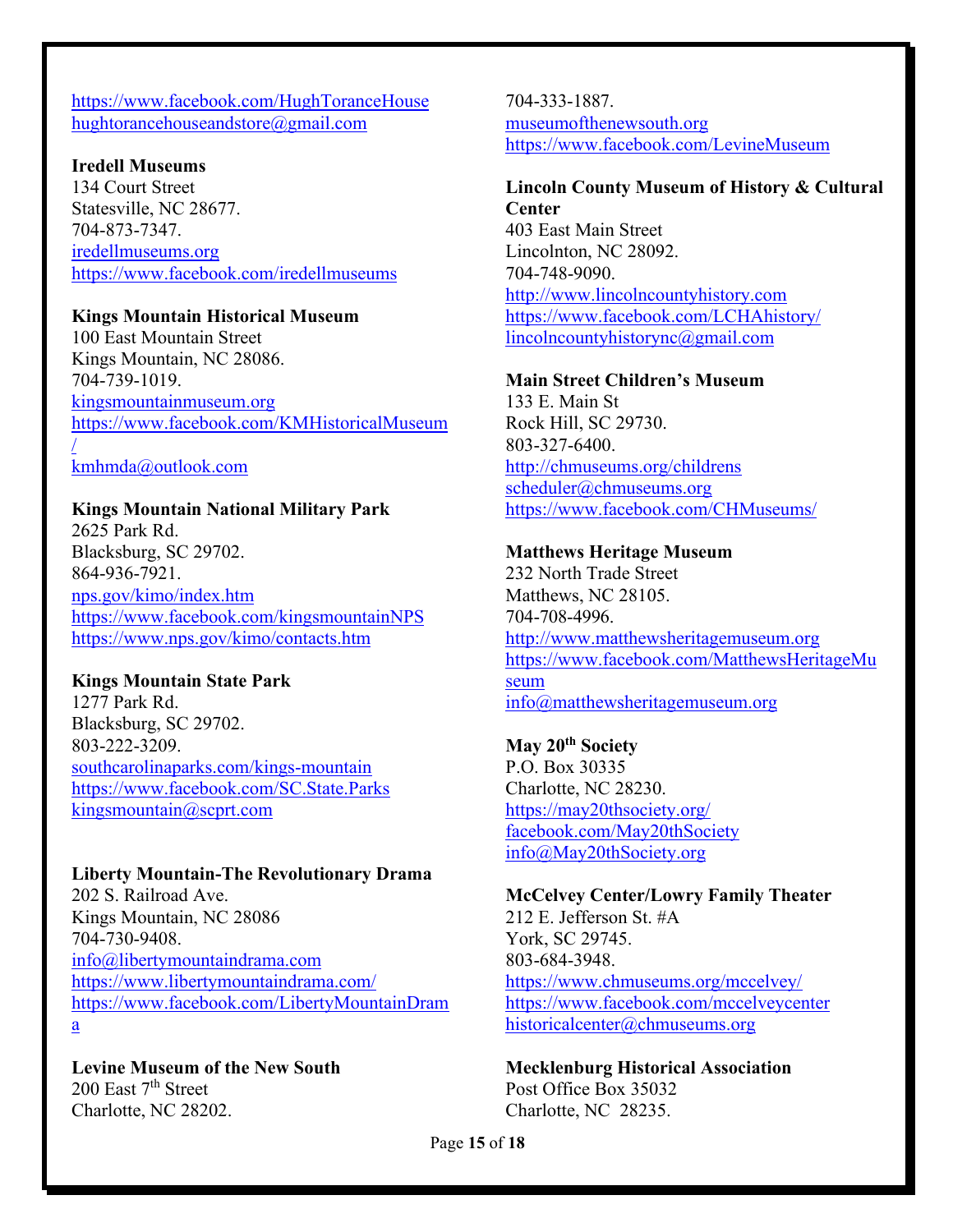<https://www.meckdec.org/> <https://www.facebook.com/MeckHistAssociation> [contact@meckdec.org](mailto:contact@meckdec.org)

#### **Mount Holly Historical Society**

131 South Main Street Mount Holly, NC 28120. 980-277-1249. [mounthollynchistoricalsociety.org](https://www.mounthollynchistoricalsociety.org/) <https://www.facebook.com/MHHSNC/> mhhistoricalsociety@gmail.com

# **Mundy House & History Center of Eastern**

**Lincoln County** 4353 NC Highway 16 Denver, NC 28037. 704-748-9090. <https://www.facebook.com/MundyHouse/>

### **Museum of York County**

4621 Mt. Gallant Rd Rock Hill, SC 29732. 803-329-2121. <http://chmuseums.org/myco> <https://www.facebook.com/CHMuseums/> [scheduler@chmuseums.org](mailto:scheduler@chmuseums.org)

#### **Museum of the Waxhaws**

s

[/](https://www.facebook.com/nativeamericanstudies/)

8215 Waxhaw Hwy. Waxhaw, NC 28173. 704-843-1832. <http://museumofthewaxhaws.org/> [https://www.facebook.com/museumofthewaxhaw](https://www.facebook.com/museumofthewaxhaws)

[mwaxhaw@museumofthewaxhaws.org](mailto:mwaxhaw@museumofthewaxhaws.org)

#### **Native American Studies Center**

119 S. Main St. Lancaster, SC 29720. 803-313-7172. <http://www.sc.edu/lancaster/NAS> [https://www.facebook.com/nativeamericanstudies](https://www.facebook.com/nativeamericanstudies/)

[usclnasp@mailbox.sc.edu](mailto:usclnasp@mailbox.sc.edu)

#### **NASCAR Hall of Fame** 400 East Martin Luther King, Jr. Blvd. Charlotte, NC 28202.

# 704-654-4400.

<https://www.nascarhall.com/> <https://www.facebook.com/nascarhall/> [https://www.nascarhall.com/about-the](https://www.nascarhall.com/about-the-hall/contact-us)[hall/contact-us](https://www.nascarhall.com/about-the-hall/contact-us) 

### **Olde Meck Genealogy Society**

P.O. Box 32453 Charlotte, NC 28232-2453. 704-568-1774. [www.oldemeck.org](http://www.oldemeck.org/) <https://www.facebook.com/oldemeck> [info@oldemeck.org](mailto:info@oldemeck.org) 

#### **President James K. Polk Historical Site**

12031 Lancaster Highway Pineville, NC 28134. 704-889-7145. <https://www.jameskpolk.net/> <https://www.facebook.com/JamesKPolkSHS> [polk@ncdcr.gov](mailto:polk@ncdcr.gov) 

### **Reed Gold Mine**

9621 Reed Mine Rd. Midland, NC 2107. 704-721-4653. [https://historicsites.nc.gov/all-sites/reed-gold](https://historicsites.nc.gov/all-sites/reed-gold-mine)[mine](https://historicsites.nc.gov/all-sites/reed-gold-mine) <https://www.facebook.com/reedgoldmineshs> [reed@ncdcr.org](mailto:reed@ncdcr.org) 

#### **Reid House**

134 W. John St. Matthews, NC 28105. 704-849-7368. <http://www.matthewsreidhouse.org/> [https://www.facebook.com/pages/Reid-](https://www.facebook.com/pages/Reid-House/137863319594427)[House/137863319594427](https://www.facebook.com/pages/Reid-House/137863319594427) [info@matthewsreidhouse.org](mailto:info@matthewsreidhouse.org)

## **Robinson-Spangler Room (Charlotte Mecklenburg Library)** 310 North Tryon Street Charlotte, NC 28202. 704-416-0150. [https://www.cmlibrary.org/services/genealogy](https://www.cmlibrary.org/services/genealogy-history-services)[history-services](https://www.cmlibrary.org/services/genealogy-history-services) [https://www.facebook.com/groups/1037640759956](https://www.facebook.com/groups/1037640759956826)

Page **16** of **18**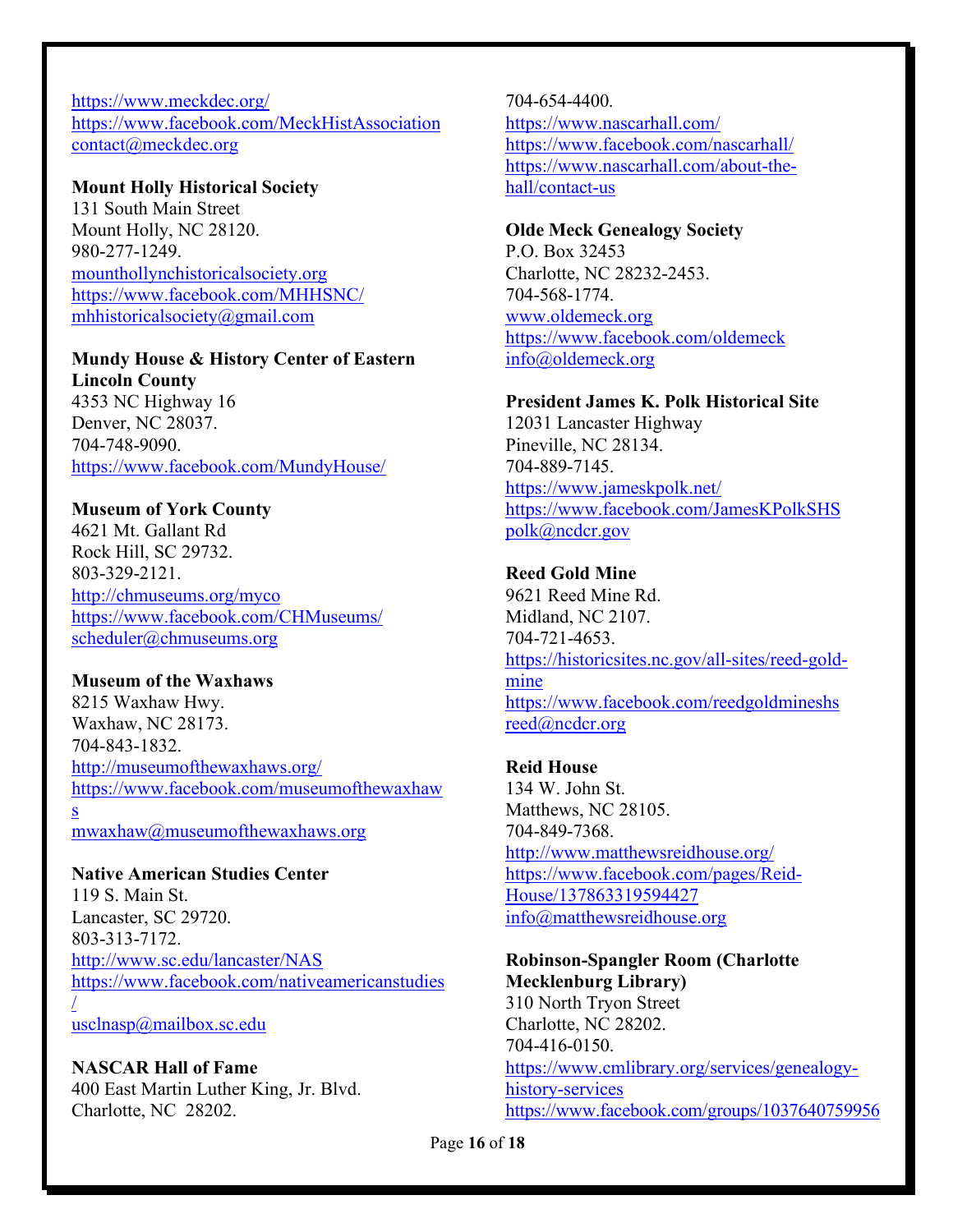### [826](https://www.facebook.com/groups/1037640759956826)

[https://www.cmlibrary.org/contact-robinson](https://www.cmlibrary.org/contact-robinson-spangler-carolina-room)[spangler-carolina-room](https://www.cmlibrary.org/contact-robinson-spangler-carolina-room) 

### **Rowan Museum**

202 North Main Street Salisbury, NC 28144. 704-633-5946. <https://www.facebook.com/RowanMuseum> [office@rowanmuseum.org](mailto:office@rowanmuseum.org) [http://www.rowanmuseum.org](http://www.rowanmuseum.org/)

## **Rural Hill**

4431 Neck Road Huntersville, NC 28078. 704-875-3113. ruralhill.net <https://www.facebook.com/RuralHill> info@ruralhill.net

### **Schiele Museum**

1500 East Garrison Blvd. Gastonia, NC 28054. 704-866-6900. schielemuseum.org <https://www.facebook.com/schielemuseum/> [schielemuseum@gmail.com](mailto:schielemuseum@gmail.com)

# **Stanly County Museum**

157 North 2<sup>nd</sup> Street Albemarle, NC 28001. 704-986-3777. [https://stanlycountymuseum.com](https://stanlycountymuseum.com/)  [https://www.facebook.com/StanlyCountyHistory](https://www.facebook.com/StanlyCountyHistoryCenter) **Center** [stanlycountymuseum@gmail.com](mailto:stanlycountymuseum@gmail.com) 

# **Trail of History**

100 N. Tryon Street Suite 4700 Charlotte, NC 28202 <https://charlottetrailofhistory.org/> <https://www.facebook.com/charlottetrailofhistory> <https://charlottetrailofhistory.org/contact-us/>

**UNC Charlotte Special Collections, Atkins Library**

UNC Charlotte J. Murrey Atkins Library Special Collections & University Archives 9201 University City Blvd. Charlotte, NC 28223. 704-687-1170. [https://library.charlotte.edu/archives-rare](https://library.charlotte.edu/archives-rare-books/about-special-collections)[books/about-special-collections](https://library.charlotte.edu/archives-rare-books/about-special-collections) [spec-coll@uncc.edu](mailto:spec-coll@uncc.edu) 

### **Union County Library**

316 East Windsor St. Monroe, NC 28112. 704-238-8184 ext. 5236. <http://www.unioncountync.gov/library> <https://www.facebook.com/uclnc> ucpladministration@unioncountync.gov

# **York County Library / Genealogy Group**

138 E. Black St. Rock Hill, SC 29732. <https://www.yclibrary.org/genealogy-local-history> <https://www.facebook.com/yorkcountylibrary> <https://www.yclibrary.org/ask-a-librarian> 316 East Windsor St. Monroe, NC 28112. 704-238-8184 ext. 5236. <http://www.unioncountync.gov/library> <https://www.facebook.com/uclnc> ucpladministration@unioncountync.gov